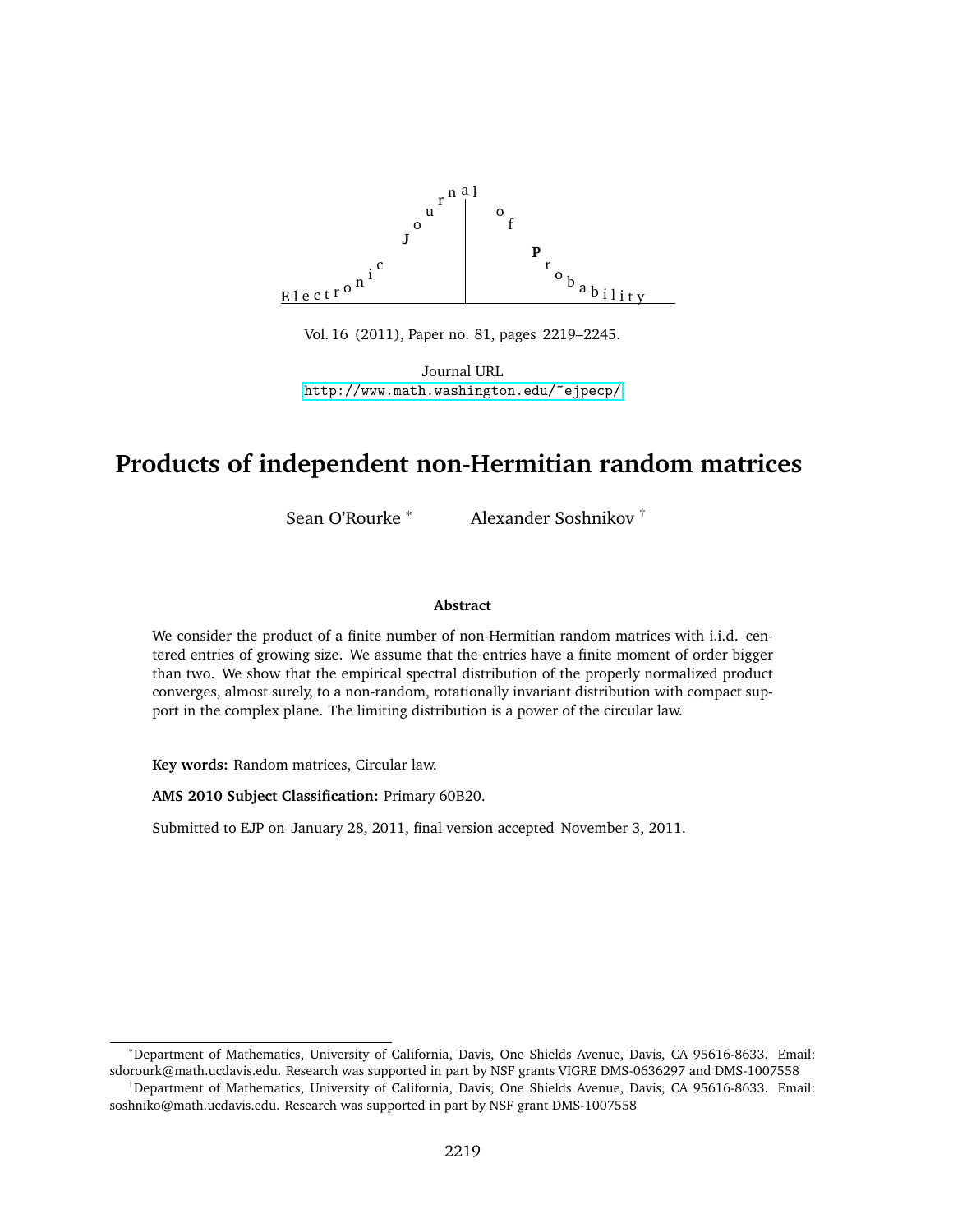# **1 Introduction and Formulation of Results**

Many important results in random matrix theory pertain to Hermitian random matrices. Two powerful tools used in this area are the moment method and the Stieltjes transform. Unfortunately, these two techniques are not suitable for dealing with non-Hermitian random matrices, [[6](#page-25-0)].

#### **1.1 The Circular Law**

One of the fundamental results in the study of non-Hermitian random matrices is the circular law. We begin by defining the empirical spectral distribution (ESD).

**Definition 1.** Let *X* be a matrix of order *n* and let  $\lambda_1, \ldots, \lambda_n$  be the eigenvalues of *X*. Then the *empirical spectral distribution* (ESD)  $\mu_X$  of *X* is defined as

$$
\mu_X(z,\bar{z}) = \frac{1}{n} \# \left\{ k \leq n : \text{Re} \left( \lambda_k \right) \leq \text{Re}(z); \text{Im} \left( \lambda_k \right) \leq \text{Im}(z) \right\}.
$$

Let *ξ* be a complex random variable with finite non-zero variance *σ* 2 and let *N<sup>n</sup>* be a random matrix of order *n* with entires being i.i.d. copies of *ξ*. We say that the circular law holds for *ξ* if, with probability 1, the ESD  $\mu_{\frac{1}{\sigma\sqrt{n}}N_n}$  of  $\frac{1}{\sigma\sqrt{n}}N_n$  converges (uniformly) to the uniform distribution over the unit disk as *n* tends to infinity.

The circular law was conjectured in the 1950's as a non-Hermitian counterpart to Wigner's semicircle law. The circular law was first shown by Mehta in 1967 [[22](#page-26-0)] when *ξ* is complex Gaussian. Mehta relied upon the joint density of the eigenvalues which was discovered by Ginibre [[10](#page-25-1)] two years earlier.

Building on the work of Girko [[11](#page-25-2)], Bai proved the circular law under the conditions that *ξ* has finite sixth moment and that the joint distribution of the real and imaginary parts of *ξ* has bounded density, [[3](#page-24-0)]. In [[6](#page-25-0)], the sixth moment assumption was weakened to  $\mathbb{E}|\xi|^{2+\eta}$  for any specified  $\eta > 0$ , but the bounded density assumption still remained. Götze and Tikhomirov ([[15](#page-25-3)]) proved the circular law in the case of i.i.d. sub-Gaussian matrix entries. Pan and Zhou proved the circular law for any distribution *ξ* with finite fourth moment [[25](#page-26-1)] by building on [[15](#page-25-3)] and utilizing the work of Rudelson and Vershynin in [[27](#page-26-2)]. In an important development, Götze and Tikhomirov showed in [[14](#page-25-4)] that the expected spectral distribution  $\mathbb{E}\mu_{N_n}$  converges to the uniform distribution over the unit disk as *n* tends to infinity assuming that  $\sup_{jk} \mathbb{E} |(N_n)_{jk}|^2 \phi((N_n)_{jk}) < \infty$ , where  $\phi(x) = (\ln(1+|x|))^{19+\eta}, \ \eta > 0$ 0. In [[28](#page-26-3)], Tao and Vu proved the circular law assuming a bounded  $(2+\eta)^\text{th}$  moment, for any fixed  $\eta$  > 0. Finally, Tao and Vu have been able to remove the extra  $\eta$  in the moment condition. Namely, they proved the circular law in [[29](#page-26-4)] assuming only that the second moment is bounded.

#### **1.2 Main Results**

In this paper, we study the ESD of the product

$$
X^{(n)} = X_1^{(n)} X_2^{(n)} \cdots X_m^{(n)}
$$

of *m* independent *n* × *n* non-Hermitian random matrices as *n* tends to infinity. Burda, Janik, and Waclaw [[8](#page-25-5)] studied the mathematical expectation of the limiting ESD,  $\lim_{n\to\infty}\mathbb{E}\mu_X^{(n)}$  , in the case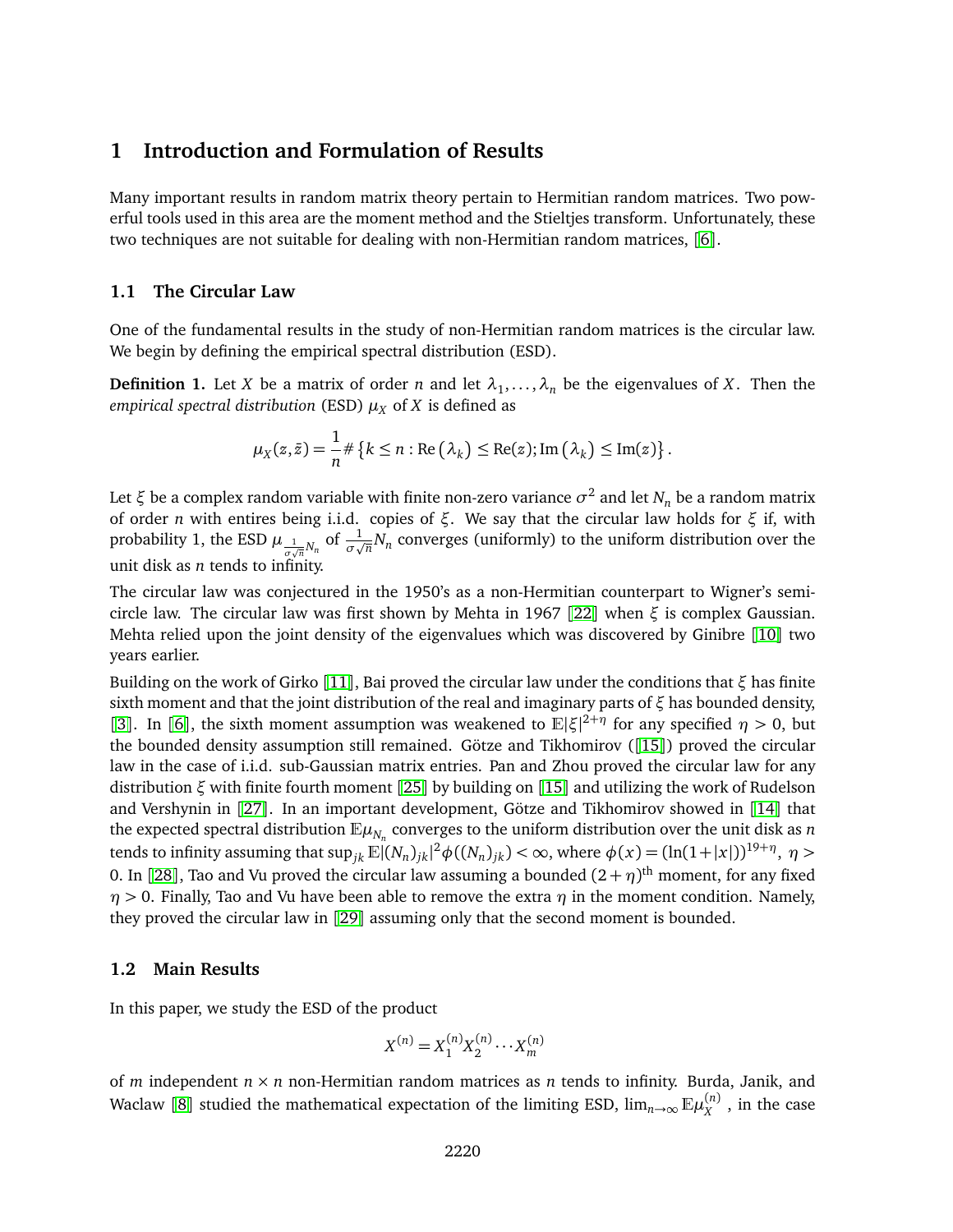that the entries of the matrices are Gaussian. Here we extend their results by proving the almost sure convergence of the ESD,  $\mu_X^{(n)}$ , for a class of non-Gaussian random matrices. Namely, we require that the entries of  $X_i^{(n)}$  $i_j^{(n)}$ ,  $i = 1, \ldots, m$ , are i.i.d. random variables with a finite moment of order  $2 + \eta$ ,  $\eta > 0$ .

<span id="page-2-0"></span>**Theorem 2.** *Fix m >* 1 *and let ξ be a complex random variable with variance* 1 *such that* Re(*ξ*) *and*  ${\rm Im}(\xi)$  are independent each with mean zero and  $\mathbb{E}|\xi|^{2+\eta}<\infty$  for some  $\eta>0.$  Let  $X^{(n)}_1,\ldots,X^{(n)}_m$  be  $i$ ndependent random matrices of order  $n$  where the entries of  $X_j^{(n)}$  are  $i.i.d.$  copies of  $\sigma_j\frac{\xi}{\sqrt{n}}$  for some collection of positive constants  $\sigma_1,\ldots,\sigma_m$ . Then the ESD  $\mu_X^{(n)}$  of  $X^{(n)}=X_1^{(n)}X_2^{(n)}\cdots X_m^{(n)}$  converges, *with probability* 1, *as*  $n \rightarrow \infty$  *to the distribution whose density is given by* 

<span id="page-2-4"></span>
$$
\rho(z,\bar{z}) = \begin{cases}\n\frac{1}{m\pi}\sigma^{-\frac{2}{m}}|z|^{\frac{2}{m}-2} & \text{for } |z| \le \sigma, \\
0 & \text{for } |z| > \sigma,\n\end{cases}
$$
\n(1)

*where*  $\sigma = \sigma_1 \cdots \sigma_m$ *.* 

**Remark 3.** The almost sure convergence of  $\mu_X^{(n)}$  implies the convergence of  $\mathbb{E}\mu_X^{(n)}$  as well.

**Remark [4](#page-25-6).** We refer the reader to [4] for bounds on powers of a square random matrix with i.i.d. entries. See also [[1](#page-24-1)], [[2](#page-24-2)], [[9](#page-25-7)], [[5](#page-25-8)], [[7](#page-25-9)], and [[24](#page-26-5)] for some other results on the spectral properties of products of random matrices.

## **2 Notation and Setup**

The proof of Theorem [2](#page-2-0) is divided into two parts and presented in Sections [3](#page-2-1) and [4.](#page-3-0)

We note that without loss of generality, we may assume  $\sigma_1 = \sigma_2 = \cdots = \sigma_m = 1$ . Indeed, the  ${\rm spectrum~for~arbitrary}$   $\sigma_1,...,\sigma_m$  can be obtained by a trivial rescaling. Following Burda, Janik, and Waclaw in [[8](#page-25-5)], we let  $Y^{(n)}$  be a  $(mn)\times (mn)$  matrix defined as

<span id="page-2-3"></span>
$$
Y^{(n)} = \begin{pmatrix} 0 & X_1^{(n)} & 0 \\ 0 & 0 & X_2^{(n)} & 0 \\ & \ddots & \ddots & \ddots \\ 0 & & 0 & X_{m-1}^{(n)} \\ X_m^{(n)} & & 0 \end{pmatrix}.
$$
 (2)

Section [4](#page-3-0) will be devoted to proving that the ESD of *Y* (*n*) obeys the circular law as *n* tends to infinity. This statement is presented in the following Lemma.

<span id="page-2-2"></span>**Lemma 5**  $(Y^{(n)}$  obeys the circular law). *The ESD*  $\mu_{Y^{(n)}}$  *of*  $Y^{(n)}$  *converges, with probability* 1*, to the uniform distribution over the unit disk as n*  $\rightarrow \infty$ *.* 

# <span id="page-2-1"></span>**3 Proof of Theorem [2](#page-2-0)**

With Lemma [5](#page-2-2) above, we are ready to prove Theorem [2.](#page-2-0)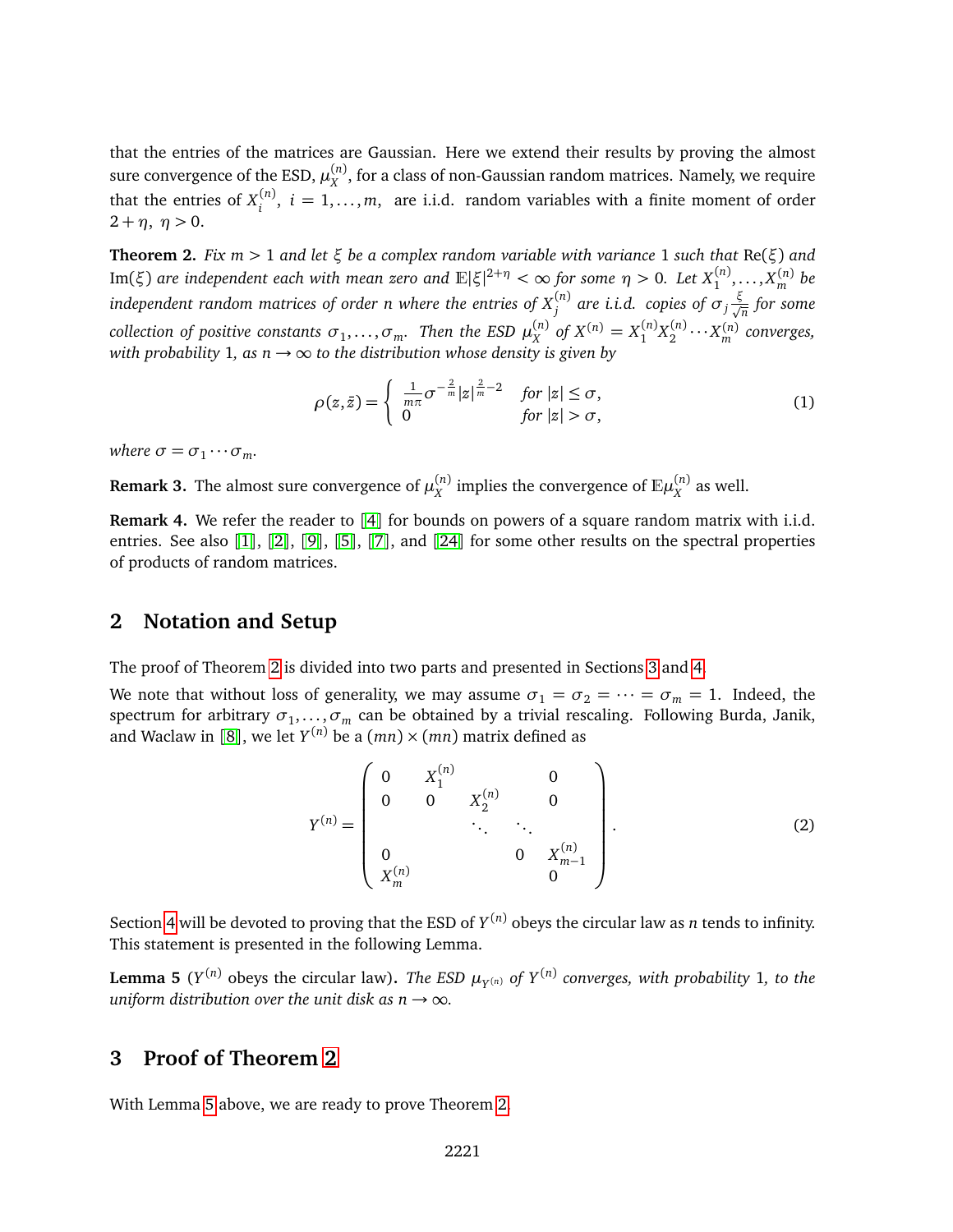*Proof of Theorems [2.](#page-2-0)* Using the definition of *Y* (*n*) in [\(2\)](#page-2-3), we can compute

$$
(Y^{(n)})^m = \begin{pmatrix} Y_1 & & & 0 \\ & Y_2 & & \\ & & \ddots & \\ 0 & & & Y_m \end{pmatrix},
$$

where  $Y_k = X_k^{(n)}$  $k^{(n)}X_{k+}^{(n)}$  $\sum_{k+1}^{(n)} \cdots X_m^{(n)} X_1^{(n)} \cdots X_{k-1}^{(n)}$  for 1 ≤ *k* ≤ *m*. Notice that each  $Y_k$  has the same eigenvalues as  $X^{(n)}$ . Let  $\lambda_1,\ldots,\lambda_n$  denote the eigenvalues of  $X^{(n)}$  and let  $\eta_1,\ldots,\eta_{mn}$  denote the eigenvalues of  $Y^{(n)}$ . Then it follows that each  $\lambda_k$  is an eigenvalue of  $(Y^{(n)})^m$  with multiplicity *m*.

Let  $f: \mathbb{C} \to \mathbb{C}$  be a continuous, bounded function. Then we have

$$
\int_{\mathbb{C}} f(z) d\mu_{X^{(n)}}(z, \bar{z}) = \frac{1}{n} \sum_{k=1}^{n} f(\lambda_k) = \frac{1}{mn} \sum_{k=1}^{mn} f(\eta_k^m) = \int_{\mathbb{C}} f(z^m) d\mu_{Y^{(n)}}(z, \bar{z}).
$$

By Lemma [5,](#page-2-2)

$$
\int_{\mathbb{C}} f(z^m) d\mu_{Y^{(n)}}(z,\bar{z}) \longrightarrow \frac{1}{\pi} \int_{\mathbb{D}} f(z^m) dz d\bar{z} \quad \text{a.s.}
$$

as  $n \to \infty$  where D denotes the unit disk in the complex plane. Thus, by the change of variables  $z \mapsto z^m$  and  $\bar{z} \mapsto \bar{z}^m$  we can write

$$
\frac{1}{\pi}\int_{\mathbb{D}}f(z^m)dzd\bar{z}=\frac{m}{\pi}\int_{\mathbb{D}}f(z)\frac{1}{m^2}|z|^{\frac{2}{m}-2}dzd\bar{z}=\frac{1}{m\pi}\int_{\mathbb{D}}f(z)|z|^{\frac{2}{m}-2}dzd\bar{z}.
$$

where the factor of *m* out front of the integral corresponds to the fact that the transformation maps the complex plane *m* times onto itself.

Therefore, we have shown that for all continuous, bounded functions *f* ,

$$
\int_{\mathbb{C}} f(z) d\mu_{X^{(n)}}(z, \bar{z}) \longrightarrow \frac{1}{m\pi} \int_{\mathbb{D}} f(z) |z|^{\frac{2}{m}-2} dz d\bar{z} \quad \text{a.s.}
$$

as  $n \rightarrow \infty$  and the proof is complete.

# <span id="page-3-0"></span>**4 Proof of Lemma [5](#page-2-2)**

In order to prove that the ESD of *Y* (*n*) obeys the circular law, we follow the work of Bai in [[3](#page-24-0)], Bai and Silverstein in [[6](#page-25-0)], and use the results developed by Tao and Vu in [[28](#page-26-3)]. To do so, we introduce the following notation. Let  $\mu_n$  denoted the ESD of  $Y^{(n)}$ . That is,

$$
\mu_n(x, y) = \frac{1}{mn} \# \{ k \le mn : \text{Re}(\lambda_k) \le x; \text{Im}(\lambda_k) \le y \}
$$

where  $\lambda_1,\ldots,\lambda_{mn}$  are the eigenvalues of  $Y^{(n)}.$ 

An important idea in the proof is to analyze the Stieltjes transformation  $s_n : \mathbb{C} \to \mathbb{C}$  of  $\mu_n$  defined by

$$
s_n(z) = \frac{1}{mn} \sum_{k=1}^{mn} \frac{1}{\lambda_k - z} = \int_{\mathbb{C}} \frac{1}{x + iy - z} d\mu_n(x, y).
$$

 $\Box$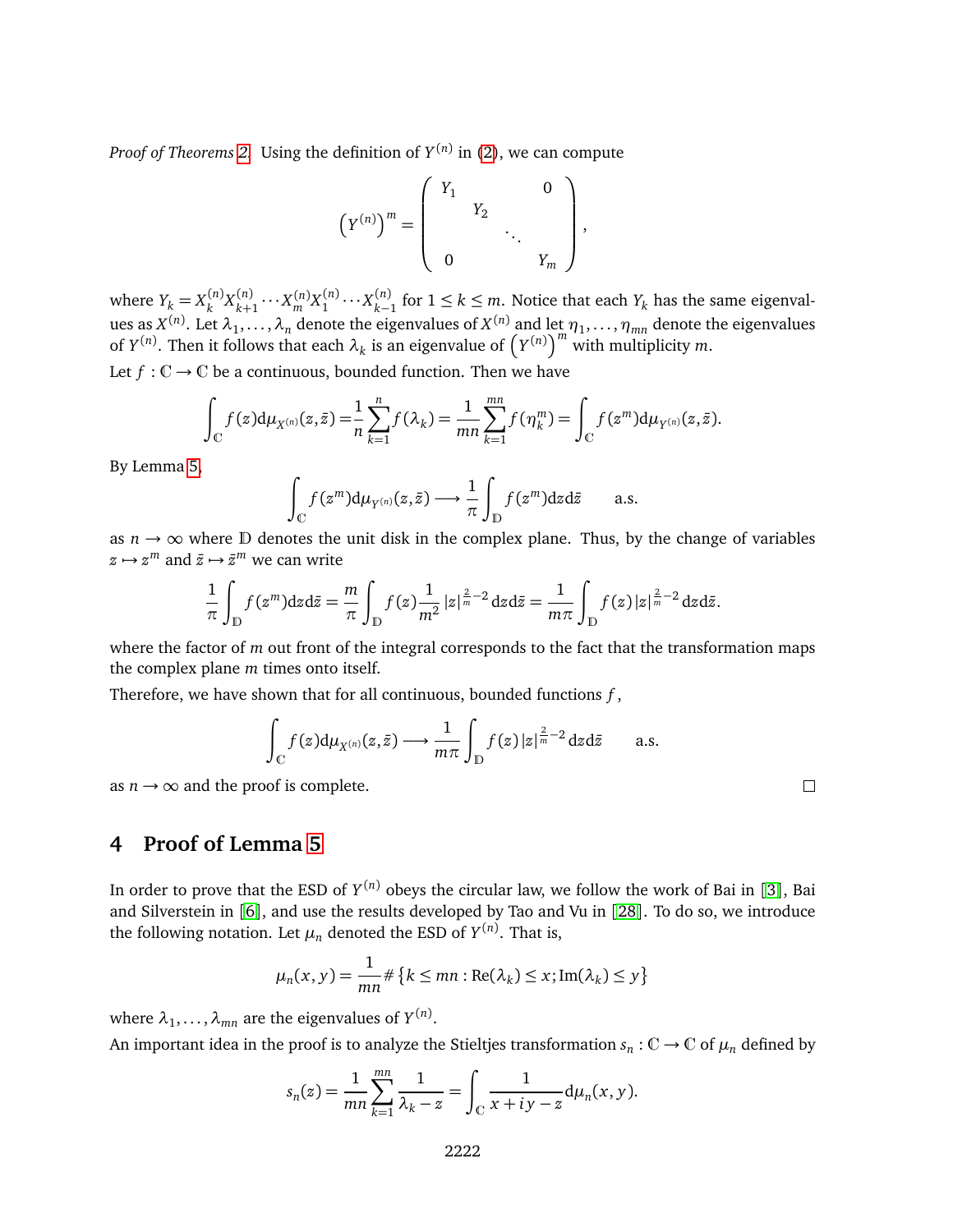Since *s<sup>n</sup>* (*z*) is analytic everywhere except the poles, the real part determines the eigenvalues. Let  $z = s + it$ . Then we can write

$$
Re(s_n(z)) = \frac{1}{mn} \sum_{k=1}^{mn} \frac{Re(\lambda_k) - s}{|\lambda_k - z|^2}
$$
  
= 
$$
-\frac{1}{2mn} \sum_{k=1}^{mn} \frac{\partial}{\partial s} ln |\lambda_k - z|^2
$$
  
= 
$$
-\frac{1}{2} \frac{\partial}{\partial s} \int_0^\infty ln x v_n(dx, z)
$$

where  $v_n(\cdot,z)$  is the ESD of the Hermitian matrix  $H_n = (Y^{(n)} - zI)^*(Y^{(n)} - zI).$  This reduces the task to controlling the distributions *ν<sup>n</sup>* .

The main difficulties arise from the two poles of the log function, at  $\infty$  and 0. We will need to use the bounds developed in [[3](#page-24-0)] and [[28](#page-26-3)] to control the largest singular value and the least singular value of  $Y^{(n)} - zI$ .

A version of the following lemma was first presented by Girko, [[11](#page-25-2)]. We present a slightly refined version by Bai and Silverstein, [[6](#page-25-0)].

**Lemma 6.** *For any*  $uv \neq 0$ *, we have* 

<span id="page-4-0"></span>
$$
c_n(u, v) = \int \int e^{iux + ivy} \mu_n(dx, dy)
$$
  
= 
$$
\frac{u^2 + v^2}{4iu\pi} \int \int \frac{\partial}{\partial s} \left[ \int_0^\infty \ln x v_n(dx, z) \right] e^{ius + ivt} dt ds,
$$
 (3)

*where z=s+it.*

We note that the singular values of  $Y^{(n)}$  are the union of the singular values of  $X^{(n)}_\nu$  $\binom{n}{k}$  for  $1 \leq k \leq n$ . Thus, under the assumptions of Theorem [2,](#page-2-0) the ESD of  $Y^{(n)*}Y^{(n)}$  converges to the Marchenko-Pastur Law (see [[20](#page-25-10)] and [[6,](#page-25-0) Theorem 3.7]). Thus by Lemma [8](#page-6-0) it follows that, with probability 1, the family of distributions  $\mu_n$  is tight. To prove the circular law we will show that the right-hand side of [\(3\)](#page-4-0) converges to  $c(u, v)$ , its counterpart generated by the circular law, for all  $uv \neq 0$ . Several steps of the proof will follow closely the work of Bai in [[3](#page-24-0)] and Bai and Silverstein in [[6](#page-25-0)]. We present an outline of the proof as follows.

1. We reduce the range of integration to a finite rectangle in Section [4.2.](#page-5-0) We will show that the proof reduces to showing that, for every large *A >* 0 and small *ε >* 0,

$$
\int\int_{T} \left[ \frac{\partial}{\partial s} \int_{0}^{\infty} \ln x v_{n}(\mathrm{d}x, z) \right] e^{ius + ivt} \mathrm{d}s \mathrm{d}t
$$

$$
\to \int\int_{T} \left[ \frac{\partial}{\partial s} \int_{0}^{\infty} \ln x v(\mathrm{d}x, z) \right] e^{ius + ivt} \mathrm{d}s \mathrm{d}t
$$

where  $T = \{(s, t) : |s| \le A, |t| \le A^3, |\sqrt{s^2 + t^2} - 1| \ge \epsilon\}$  and  $v(x, z)$  is the limiting spectral distribution of the sequence of matrices  $H_n = (Y^{(n)} - zI)^*(Y^{(n)} - zI)$ .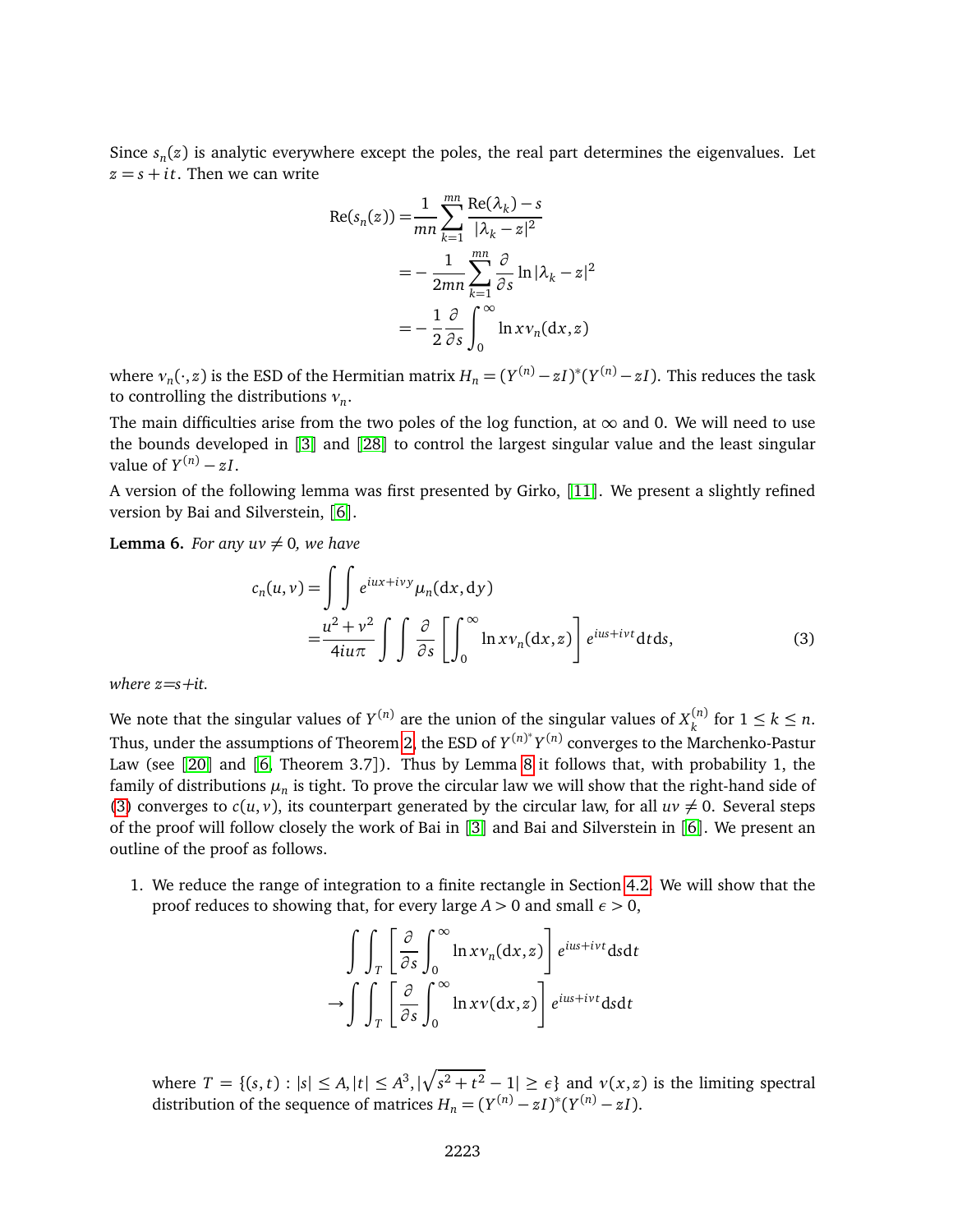- 2. We characterize the limiting spectrum  $v(\cdot, z)$  of  $v_n(\cdot, z)$ .
- 3. We establish a convergence rate of  $v_n(\cdot, z)$  to  $v(\cdot, z)$  uniformly in every bounded region of  $z$ .
- 4. Finally, we show that for a suitably defined sequence  $\epsilon_n$ , with probability 1,

$$
\limsup_{n\to\infty}\int\int\int_T\left|\int_{\epsilon_n}^{\infty}\ln x(\nu_n(\mathrm{d}x,z)-\nu(\mathrm{d}x,z))\right|=0
$$

and

$$
\lim_{n\to\infty}\int_0^{\epsilon_n}\ln xv_n(\mathrm{d} x,z)=0.
$$

### **4.1 Notation**

In this section, we introduce some notation that we will use throughout the paper.

First, we will drop the superscript (*n*) from the matrices  $Y^{(n)}$ ,  $X^{(n)}$ ,  $X^{(n)}_1$ , ...,  $X^{(n)}_m$  and simply write  $Y, X, X_1, \ldots, X_m.$ 

We write  $R = Y - zI$  where *I* is the identity matrix and  $z = s + it \in \mathbb{C}$ . We will continue to let  $H_n = (Y - zI)^*(Y - zI) = R^*R$  and have  $v_n(x, z)$  denote the empirical spectral distribution of  $H_n$  for each fixed *z*.

For a  $(mn) \times (mn)$  matrix *A*, there are  $m^2$  blocks each consisting of a  $n \times n$  matrix. We let  $A_{ab}$  denote the  $n \times n$  matrix in position  $a, b$  where  $1 \le a, b \le m$ .  $A_{a,b;i,j}$  then refers to the element  $(A_{ab})_{ij}$  where  $1 \leq i, j \leq n$ .

Finally, *C* will be used as some positive constant that may change from line to line.

#### <span id="page-5-0"></span>**4.2 Integral Range Reduction**

To establish Lemma [5,](#page-2-2) we need to find the limiting counterpart to

$$
g_n(s,t) = \frac{\partial}{\partial s} \int_0^\infty \ln x v_n(\mathrm{d}x,z).
$$

We begin by presenting the following lemmas.

**Lemma 7** (Bai-Silverstein [[6](#page-25-0)]). *For all uv*  $\neq$  0*, we have* 

$$
c(u,v) = \frac{1}{\pi} \int \int_{x^2 + y^2 \le 1} e^{iux + ivy} dx dy = \frac{u^2 + v^2}{4iu\pi} \int \left[ \int g(s,t) e^{ius + ivt} dt \right] ds,
$$

*where*

$$
g(s,t) = \begin{cases} \frac{2s}{s^2 + t^2}, & \text{if } s^2 + t^2 > 1\\ 2s, & \text{otherwise} \end{cases}
$$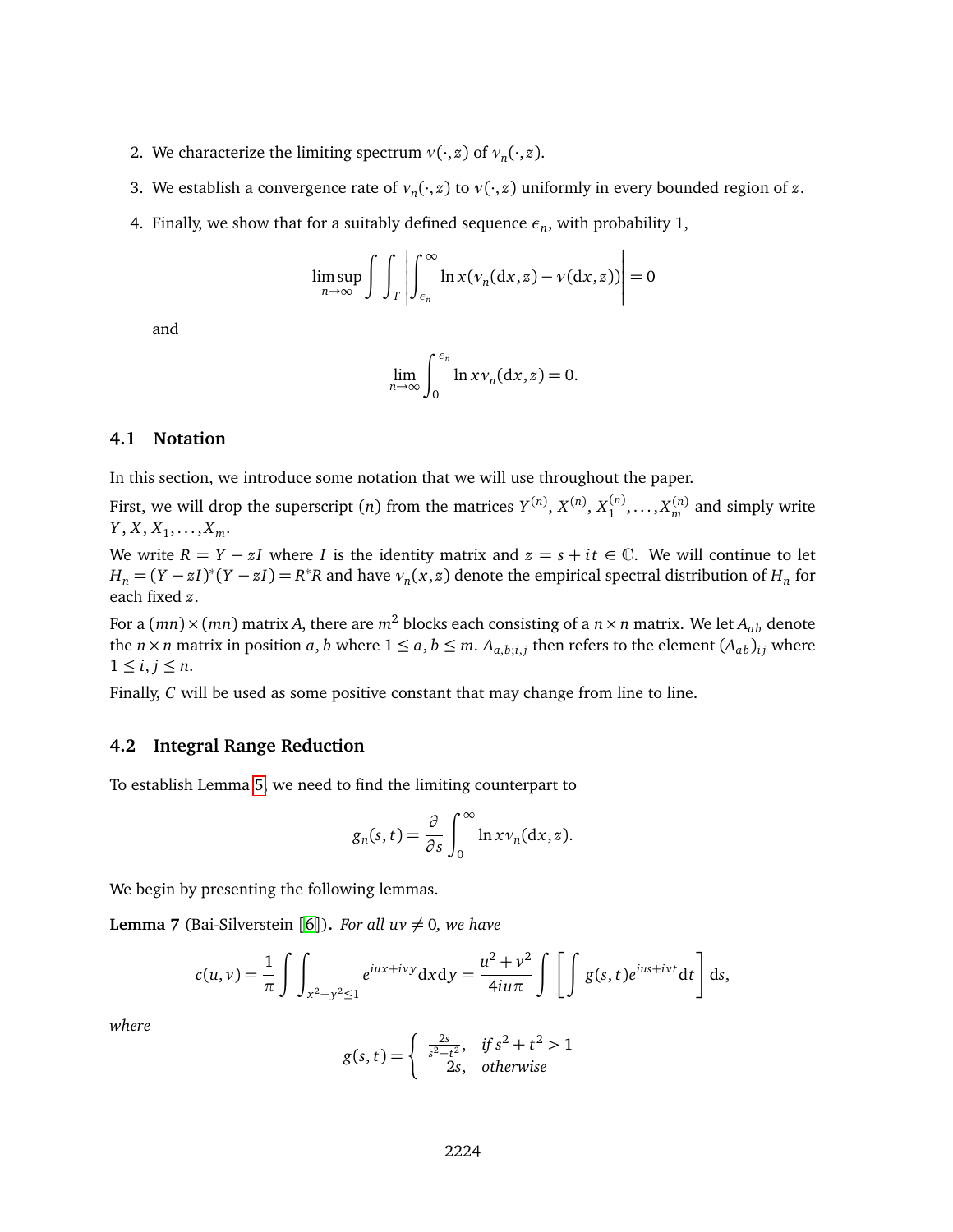<span id="page-6-0"></span>**Lemma 8** (Horn-Johnson [[17](#page-25-11)]). *Let*  $\lambda_j$  *and*  $\eta_j$  *denote the eigenvalues and singular values of an*  $n \times n$ *matrix A, respectively. Then for any*  $k \leq n$ ,

$$
\sum_{j=1}^k |\lambda_j|^2 \le \sum_{j=1}^k \eta^2
$$

*if η<sup>j</sup> is arranged in descending order.*

<span id="page-6-1"></span>**Lemma 9** (Bai-Silverstein [[6](#page-25-0)]). *For any uv*  $\neq$  0 *and A* > 2*, we have* 

$$
\left| \int_{|s| \ge A} \int_{-\infty}^{\infty} g_n(s, t) e^{ius + ivt} dt ds \right| \le \frac{4\pi}{|v|} e^{-\frac{1}{2}|v|A} + \frac{2\pi}{n|v|} \sum_{k=1}^{mn} I\left( |\lambda_k| \ge \frac{A}{2} \right)
$$

*and*

$$
\left| \int_{|s| \le A} \int_{t \ge A^3} g_n(s,t) e^{ius+ivt} dt ds \right| \le \frac{8A}{A^2 - 1} + \frac{4\pi A}{n} \sum_{k=1}^{mn} I(|\lambda_k| > A)
$$

where  $\lambda_1,\ldots,\lambda_{mn}$  are the eigenvalues of Y . Furthermore, if the function  $g_n(s,t)$  is replaced by  $g(s,t)$ , *the two inequalities above hold without the second terms.*

Now we note that under the assumptions of Theorem [2](#page-2-0) and by Lemma [8](#page-6-0) and the law of large numbers we have

$$
\frac{1}{n}\sum_{k=1}^{mn}I(|\lambda_k|>A) \le \frac{1}{nA^2}\text{Tr}(Y^*Y) \longrightarrow \frac{m}{A^2} \quad \text{a.s.}
$$

Therefore, the right-hand sides of the inequalities in Lemma [9](#page-6-1) can be made arbitrarily small by making *A* large enough. The same is true when  $g_n(s,t)$  is replaced by  $g(s,t)$ . Our task is then reduced to showing

$$
\int_{|s| \le A} \int_{|t| \le A^3} [g_n(s,t) - g(s,t)] e^{ius + ivt} ds dt \longrightarrow 0.
$$

We define the sets

$$
T = \{(s, t) : |s| \le A, |t| \le A^3 \text{ and } ||z| - 1| \ge \epsilon\}
$$

and

$$
T_1 = \{(s,t): ||z-1| < \epsilon\},
$$

where  $z = s + it$ .

**Lemma 10** (Bai-Silverstein [[6](#page-25-0)]). *For all fixed A and*  $0 < \epsilon < 1$ *,* 

<span id="page-6-2"></span>
$$
\int\int_{T_1} |g_n(s,t)| \mathrm{d}s \mathrm{d}t \leq 32\sqrt{\epsilon}.\tag{4}
$$

*Furthermore, if the function g<sup>n</sup>* (*s*, *t*) *is replaced by g*(*s*, *t*)*, the inequality above holds.*

Since the right-hand side of [\(4\)](#page-6-2) can be made arbitrarily small by choosing  $\epsilon$  small, our task is reduced to showing

<span id="page-6-3"></span>
$$
\int\int_{T} [g_n(s,t) - g(s,t)]e^{ius+ivt} dsdt \longrightarrow 0 \quad \text{a.s.}
$$
 (5)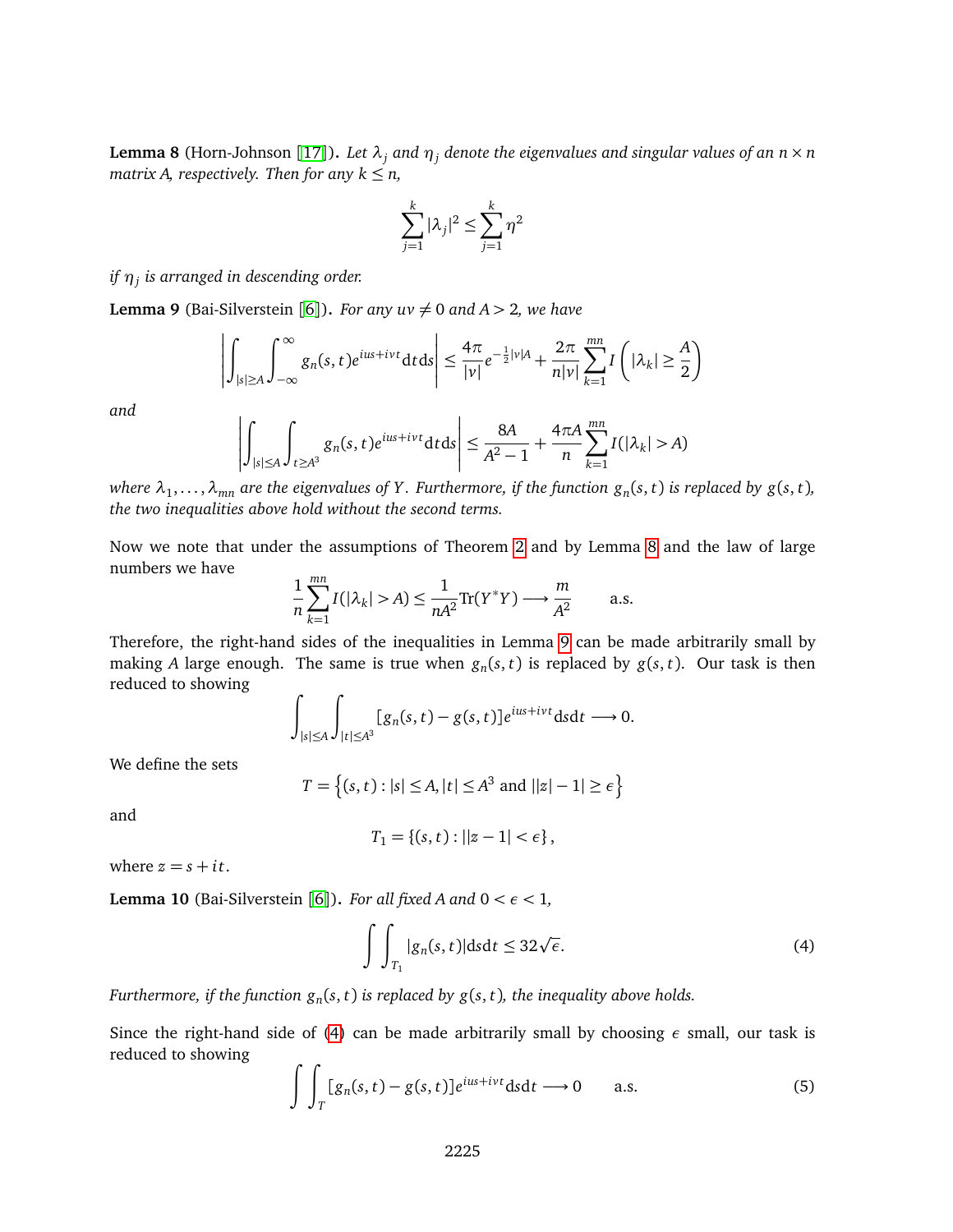#### **4.3 Characterization of the Circular Law**

In this section, we study the convergence of the distributions  $v_n(x, z)$  to a limiting distribution *ν*(*x*, *z*) as well as discuss properties of the limiting distribution *ν*(*x*, *z*). We begin with a standard truncation argument which can be found, for example, in [[6](#page-25-0)].

#### **4.3.1 Truncation**

Let  $\hat{Y}$  and  $\tilde{Y}$  be the  $(mn) \times (mn)$  matrices with entries

$$
\widehat{Y}_{a,b;i,j} = Y_{a,b;i,j}I(\sqrt{n}|Y_{a,b;i,j}| \leq n^{\delta}) - \mathbb{E}Y_{a,b;i,j}I(\sqrt{n}|Y_{a,b;i,j}| \leq n^{\delta})
$$

and

$$
\widetilde{Y}_{a,b;i,j} = \frac{\widehat{Y}_{a,b;i,j}}{\sqrt{n \mathbb{E} |\widehat{Y}_{a,b;i,j}|^2}}
$$

where  $\delta > 0$ . We denote the ESD of  $\widehat{H}_n = (\widehat{Y} - zI)^*(\widehat{Y} - zI)$  by  $\widehat{v}_n(\cdot, z)$  and the ESD of  $\widetilde{H}_n = (\widetilde{Y} - zI)^*(\widetilde{Y} - zI)$  $(\widetilde{Y} - zI)^*(\widetilde{Y} - zI)$  by  $\widetilde{v}_n(\cdot, z)$ .

We will let  $L(F_1,F_2)$  be the Levy distance between two distribution functions  $F_1$  and  $F_2$  defined by

$$
L(F_1, F_2) = \inf \{ \epsilon : F_1(x - \epsilon) - \epsilon \le F_2(x) \le F_1(x + \epsilon) + \epsilon \text{ for all } x \in \mathbb{R} \}.
$$

We then have the following Lemma.

<span id="page-7-0"></span>**Lemma 11.** *We have that*

$$
L(\nu_n(\cdot,z),\widetilde{\nu}_n(\cdot,z))=o(n^{-\eta\delta/4})\ a.s.
$$

*where the bound is uniform for*  $|z| \leq M$ .

*Proof.* By [[6,](#page-25-0) Corollary A.42] we have that

$$
L^{4}(v(\cdot,z),\widehat{v}_{n}(\cdot,z)) \leq \frac{2}{n^{2}} \text{Tr}(H_{n}-\widehat{H}_{n}) \text{Tr}[(Y-\widehat{Y})^{*}(Y-\widehat{Y})].
$$

By the law of large numbers it follows that, with probability 1,

$$
\frac{1}{n}\text{Tr}H_n = \frac{1}{n}\sum_{a=1}^m \sum_{1 \le i,j \le n} |Y_{a,a+1;i,j}|^2 + m|z|^2 \longrightarrow m(1+|z|^2).
$$

Similarly,  $\frac{1}{n} \text{Tr}(\widehat{H}_n) \to m(1 + |z|^2)$  a.s.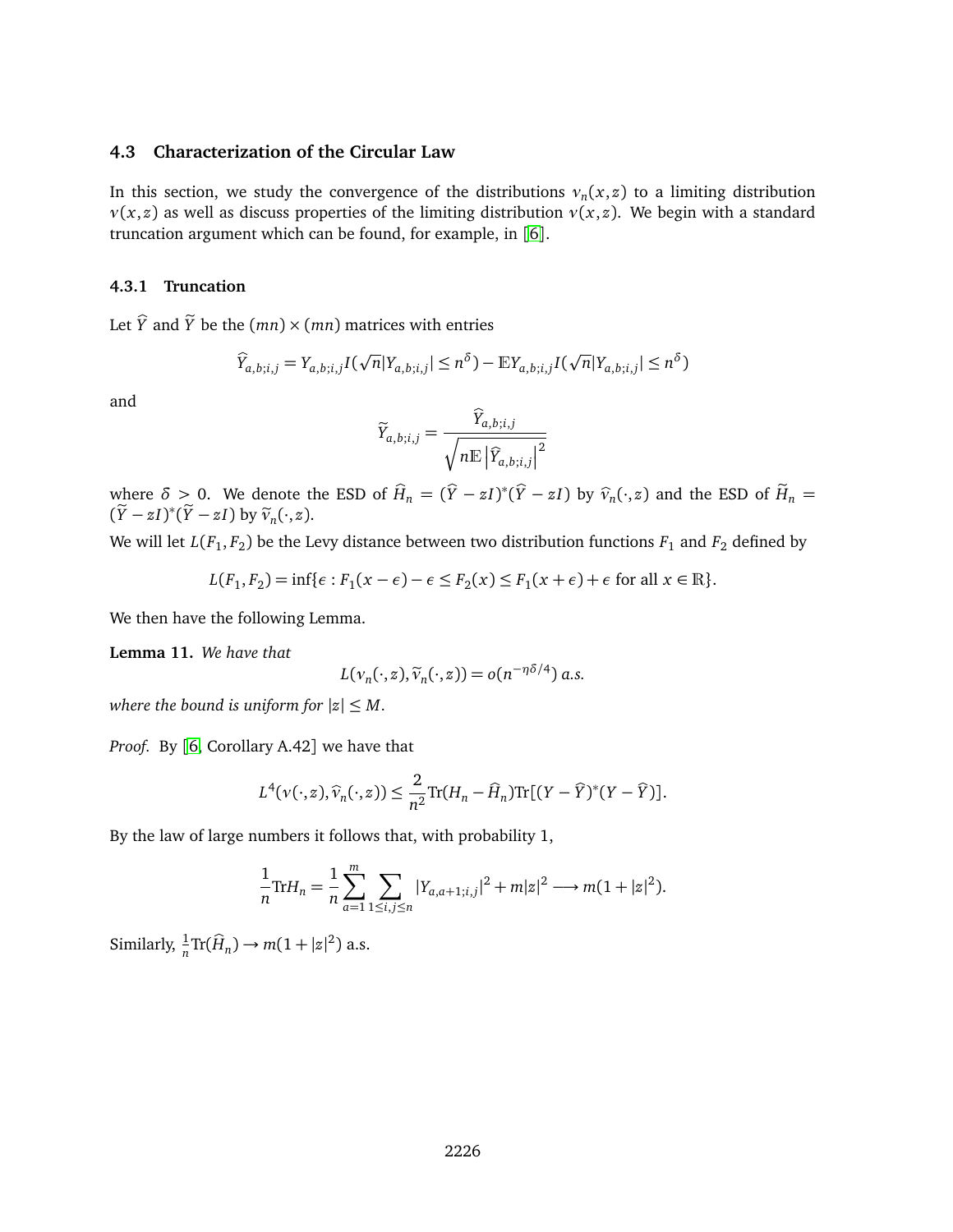For any  $L > 0$ , we have

$$
\frac{n^{\delta \eta}}{n} \text{Tr}[(Y - \hat{Y})^*(Y - \hat{Y})] = \frac{n^{\delta \eta}}{n} \sum_{a=1}^m \sum_{1 \le i,j \le n} |(Y - \hat{Y})_{a,a+1;i,j}|^2
$$
\n
$$
\le \frac{n^{\delta \eta}}{n^2} \sum_{a=1}^m \sum_{1 \le i,j \le n} |\sqrt{n}Y_{a,a+1;i,j}I(\sqrt{n}|Y_{a,a+1;i,j}| > n^{\delta}) - \mathbb{E}\sqrt{n}Y_{a,a+1;i,j}I(\sqrt{n}|Y_{a,a+1;i,j}| > n^{\delta})|^2
$$
\n
$$
\le 2n^{\delta \eta} \left(\frac{1}{n^2} \sum_{a=1}^m \sum_{1 \le i,j \le n} |\sqrt{n}Y_{a,a+1;i,j}|^2 I(\sqrt{n}|Y_{a,a+1;i,j}| > n^{\delta}) + \mathbb{E}|\xi|^2 I(|\xi| > n^{\delta})\right)
$$
\n
$$
\le \frac{2}{n^2} \sum_{a=1}^m \sum_{1 \le i,j \le n} |\sqrt{n}Y_{a,a+1;i,j}|^{2+\eta} I(\sqrt{n}|Y_{a,a+1;i,j}| > L) + \mathbb{E}|\xi|^{2+\eta} I(|\xi| > L)
$$

and hence

$$
\limsup_{n\to\infty}\frac{n^{\delta\eta}}{n}\text{Tr}[(Y-\widehat{Y})^*(Y-\widehat{Y})]\leq 4m\mathbb{E}|\xi|^{2+\eta}I(|\xi|>L) \text{ a.s.}
$$

which can be made arbitrarily small by making *L* large. Thus we have that

$$
L(\nu(\cdot,z),\widehat{\nu}_n(\cdot,z))=o(n^{-\eta\delta/4})\,\mathrm{a.s.}
$$

where the bound is uniform for  $|z| \leq M$ .

By [[6,](#page-25-0) Corollary A.42] we also have that

$$
L^{4}(\widehat{v}(\cdot,z),\widetilde{v}_{n}(\cdot,z)) \leq \frac{2}{n^{2}} \text{Tr}(\widehat{H}_{n} + \widetilde{H}_{n}) \text{Tr}(\widehat{Y}^{*}\widehat{Y}) \left(1 - \frac{1}{\sqrt{\mathbb{E}|\sqrt{n}\widehat{Y}_{1,2;1,1}|^{2}}}\right).
$$

A similar argument shows that  $1-\sqrt{\mathbb{E}|\sqrt{n}\widehat{Y}_{1,2;1,1}|^2}=o(n^{-\eta\delta})$  and the proof is complete.

**Remark 12.** For the remainder of the subsection, we will assume the conditions of Theorem [2](#page-2-0) hold. Also, by Lemma [11](#page-7-0) we additionally assume that  $|Y_{a,a+1;i,j}| \leq n^{\delta}$ .

 $\Box$ 

#### **4.3.2 Useful tools and lemmas**

We begin by denoting the Stieltjes transform of *ν<sup>n</sup>* (·, *z*) by

$$
\Delta_n(\alpha, z) = \int \frac{\nu_n(\mathrm{d}x, z)}{x - \alpha},
$$

where  $\alpha = x + iy$  with  $y > 0$ . We also note that  $\Delta_n(\alpha, z) = \frac{1}{mn} \text{Tr}(G)$  where  $G = (H_n - \alpha I)^{-1}$  is the resolvent matrix. For brevity, the variable *z* will be suppressed when there is no confusion and we will simply write  $\Delta_n(\alpha)$ .

We first present a number of lemmas that we will need to study  $\Delta_n(\alpha).$  We remind the reader that  $R = Y - zI$  and  $\alpha = x + iy$ .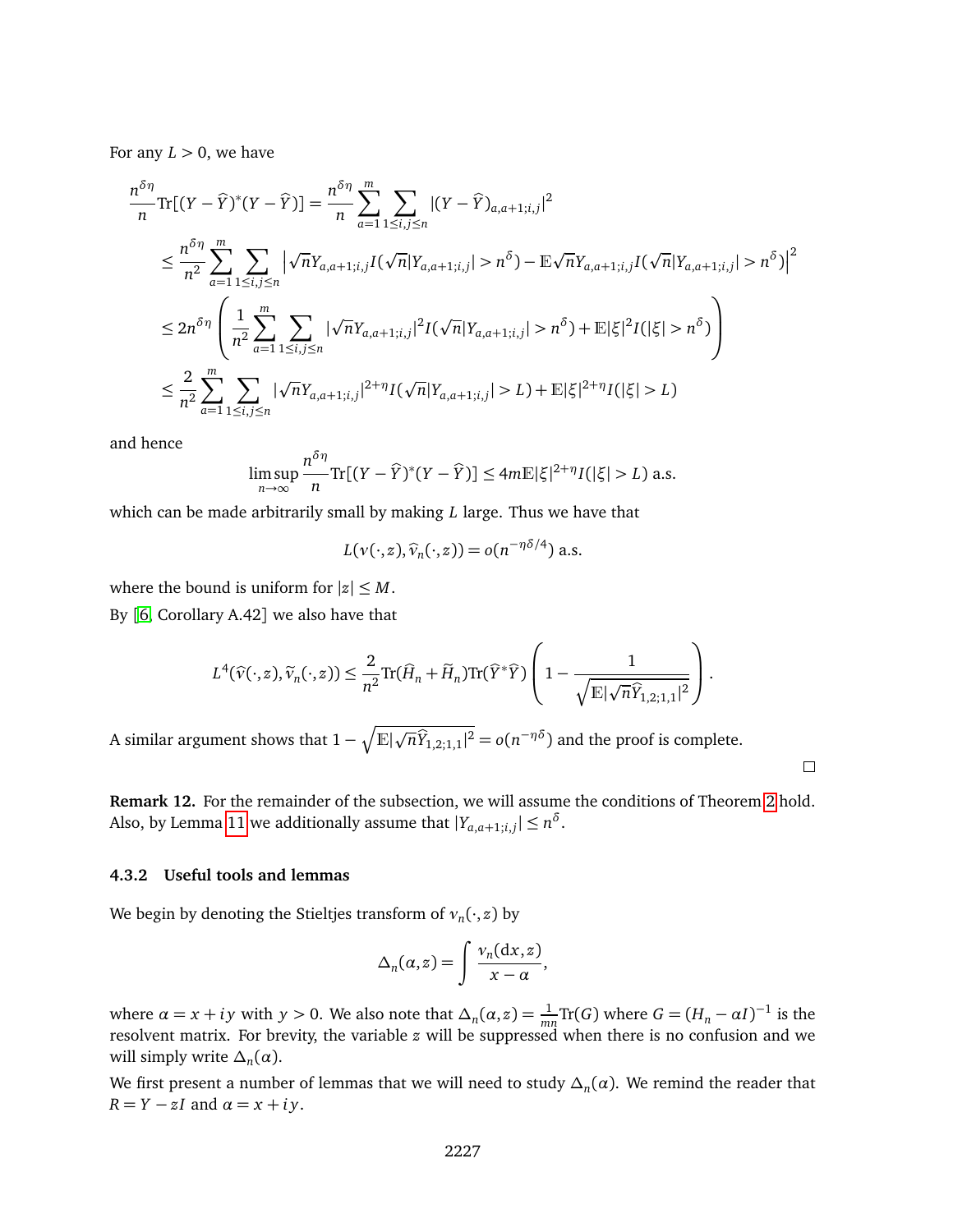<span id="page-9-7"></span>**Lemma 13.** *If*  $y > 0$  *and*  $x \in K$  *for some compact set*  $K$ *, then we have the following bounds,* 

$$
||Y||^2 \le \max_{1 \le k \le m} ||X_k||^2 \le \sum_{k=1}^m ||X_k||^2,\tag{6}
$$

<span id="page-9-3"></span><span id="page-9-2"></span><span id="page-9-1"></span><span id="page-9-0"></span>
$$
||G|| \le \frac{1}{y},\tag{7}
$$

$$
||RG|| \le C \sqrt{\frac{1}{y^2} + \frac{1}{y}},
$$
\n(8)

<span id="page-9-5"></span><span id="page-9-4"></span>
$$
||GR^*|| \le C \sqrt{\frac{1}{y^2} + \frac{1}{y}},\tag{9}
$$

*for some constant C >* 0 *which depends on K. Moreover, there exists a constant C which depends only on K such that*

$$
\sup\left\{\|RG\| : x \in K, y \ge y_n, z \in \mathbb{C}\right\} \le C \sqrt{\frac{1}{y_n^2} + \frac{1}{y_n}},\tag{10}
$$

$$
\sup\left\{\|GR^*\| : x \in K, y \ge y_n, z \in \mathbb{C}\right\} \le C \sqrt{\frac{1}{y_n^2} + \frac{1}{y_n}},\tag{11}
$$

*for any sequence*  $y_n > 0$ .

*Proof.* The first inequality in [\(6\)](#page-9-0) follows from the definition of the norm and the second inequality is trivial. The resolvent bound in [\(7\)](#page-9-1) follows immediately because *H<sup>n</sup>* is a Hermitian matrix.

To prove [\(8\)](#page-9-2), we use polar decomposition to write  $R = U|R|$  where U is a partial isometry and  $|R| = \sqrt{R^*R}$ . Then

$$
||RG|| = ||U|R|(R^*R - \alpha)^{-1}|| \le |||R|(R^*R - \alpha)^{-1}||
$$
  
\n
$$
\le \sup_{t \in Sp(R^*R)} |\sqrt{t}(t - \alpha)^{-1}| \le \sup_{t \ge 0} |\sqrt{t}(t - \alpha)^{-1}| \le C \sqrt{\frac{1}{y^2} + \frac{1}{y}}.
$$

A similar argument verifies [\(9\)](#page-9-3). [\(10\)](#page-9-4) and [\(11\)](#page-9-5) follow from [\(8\)](#page-9-2) and (9) by using that  $y \ge y_n$ .  $\Box$ 

<span id="page-9-6"></span>**Lemma 14.** *We have that*

$$
\mathbb{E}\left[\frac{1}{n}\text{Tr}G_{a,a}\right] = \mathbb{E}\left[\frac{1}{mn}\text{Tr}G\right]
$$

*for any*  $1 \le a \le m$ *.* 

*Proof.* Fix  $1 \le a \le m$  and  $1 \le i \le n$ . We will show that

$$
\mathbb{E} G_{a,a;i,i} = \mathbb{E} G_{a+1,a+1;i,i}.
$$

Using the adjoint formula for the inverse of a matrix, we can write that for any  $1 \le b \le m$ 

$$
G_{b,b;i,i} = \frac{\det(R^*R - \alpha I)^{(b,i)}}{\det(R^*R - \alpha I)}
$$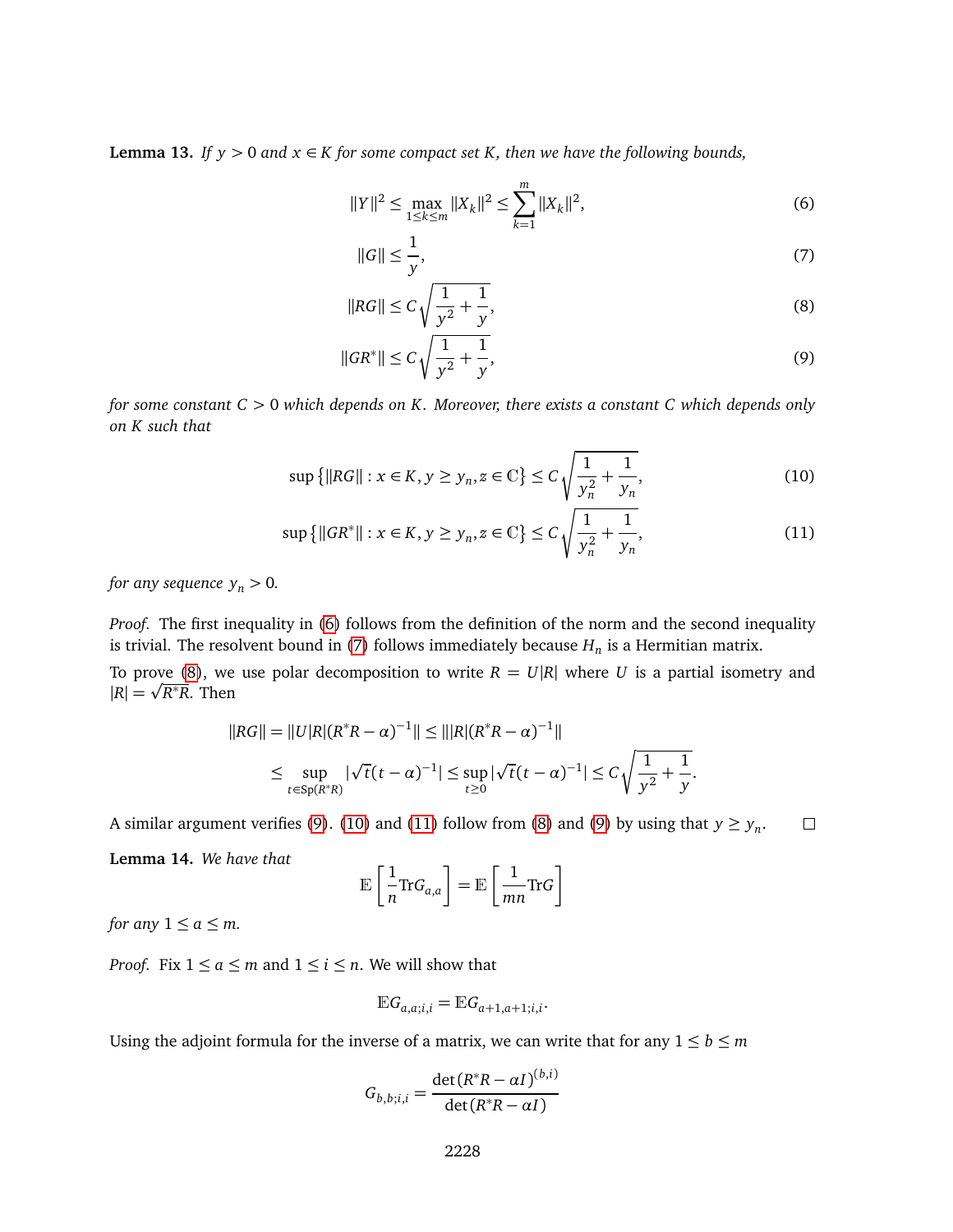where  $(R^*R - \alpha I)^{(b,i)}$  is the matrix  $R^*R - \alpha I$  with the entries in the row and column that contain the element  $(R^*R - \alpha I)_{b,b;i,i}$  replaced by zeroes except for the diagonal element which is replaced by a 1.

We will write  $Q_b = X_b^*$  $b^*b^Xb + |z|^2I - \alpha I$  and then note that  $R^*R - \alpha I$  has the form

<span id="page-10-0"></span>
$$
\begin{pmatrix}\nQ_m & -\bar{z}X_1 & 0 & \cdots & 0 & -zX_m^* \\
-zX_1^* & Q_1 & -\bar{z}X_2 & 0 & \cdots & 0 \\
0 & -zX_2^* & Q_2 & \ddots & 0 & \vdots \\
\vdots & 0 & \ddots & \ddots & -\bar{z}X_{m-2} & 0 \\
0 & \cdots & 0 & -zX_{m-2}^* & Q_{m-2} & -\bar{z}X_{m-1} \\
-\bar{z}X_m & 0 & \cdots & 0 & -zX_{m-1}^* & Q_{m-1}\n\end{pmatrix},
$$
\n(12)

where  $Q_m, Q_1, \ldots, Q_{m-1}$  appear along the diagonal.

Let  $\sigma = (1 \ 2 \ 3 \dots m) \in S_m$ . We now construct two bijective maps. Let  $T_{\sigma}$  be the map that takes matrices of the form [\(12\)](#page-10-0) into the matrix where each occurrence of  $X_b$  is replaced by  $X_{\sigma(b)}$  and each occurrence of  $Q_b$  is replaced by  $Q_{\sigma(b)}.$  Also, let

$$
\Omega = \underbrace{\mathbb{C}^{n^2} \times \mathbb{C}^{n^2} \times \cdots \times \mathbb{C}^{n^2}}_{m \text{ times}}
$$

denote the probability space. Then we write  $\omega \in \Omega$  as  $\omega = (X_1, X_2, \ldots, X_m)$ . We now define  $T'_{\alpha}$  $\sigma'$  :  $\Omega \to \Omega$  by  $T'_{\sigma}$  $J_{\sigma}'(X_1,\ldots,X_m)=(X_2,X_3,\ldots,X_m,X_1)$ . Since each  $X_1,\ldots,X_m$  is an independent and identically distributed random matrix,  $T'_{\alpha}$  $\sigma'$  is a measure preserving map.

We claim that  $det(R^*R - \alpha I) = det(T_{\sigma}(R^*R - \alpha I))$ . Indeed, if  $\lambda$  is an eigenvalue of  $(R^*R - \alpha I)$  with eigenvector  $v = (v_m, v_1, \dots, v_{m-1})^T$  where  $v_b$  is an *n*-vector, then a simple computation reveals that  $w = (v_{\sigma(m)}, v_{\sigma(1)}, \dots, v_{\sigma(m-1)})^T = (v_1, \dots, v_m)^T$  is an eigenvector of  $T_{\sigma}(R^*R - \alpha I)$  with eigenvalue  $\lambda$ . Similarly, det $(R^*R - \alpha I)^{(b,i)}$  = det $\left(T_\sigma\left((R^*R - \alpha I)^{(b,i)}\right)\right)$  $\bigg)$ . Define  $f_{a,i}(\omega)$  to be  $det(R^*R − αI)^{(b,i)}(ω)$  for each realization  $ω ∈ Ω$ . Then we have that

$$
f_{a+1,i}(\omega) = \det (R^*R - \alpha I)^{(a+1,i)}(\omega)
$$
  
= det  $\left(T_{\sigma} \left( (R^*R - \alpha I)^{(a+1,i)} \right) \right)(\omega)$   
= det  $\left(T_{\sigma} (R^*R - \alpha I)^{(a,i)}(\omega) \right)$   
= det  $\left(R^*R - \alpha I\right)^{(a,i)} \left(T'_{\sigma}(\omega)\right) = f_{a,i}(T'_{\sigma}(\omega))$ 

and

det( $R^*R - \alpha I$ )( $\omega$ ) = det( $R^*R - \alpha I$ )( $T'_\sigma$ *σ* (*ω*)).

Thus  $G_{a,a;i,i}(T_o)$  $G$ <sup>*σ*</sup></sup> $T$ </sub><sup> $'$ </sup> $\sigma$ (*ω*)) *= G*<sub>*a*+1,*a*+1;*i*,*i*</sub>(*ω*) for each *ω* ∈ Ω. Since  $T'$ <sub>*σ*</sub>  $\sigma'$  is measure preserving, the proof is complete.  $\Box$ 

Next, we present the decoupling formula, which can be found, for example, in [[18](#page-25-12)]. If *ξ* is a realvalued random variable such that  $\mathbb{E}|\xi|^{p+2}<\infty$  and if  $f(t)$  is a complex-valued function of a real variable such that its first  $p + 1$  derivatives are continuous and bounded, then

<span id="page-10-1"></span>
$$
\mathbb{E}[\xi f(\xi)] = \sum_{a=0}^{p} \frac{\kappa_{a+1}}{a!} \mathbb{E}[f^{(a)}(\xi)] + \epsilon,
$$
\n(13)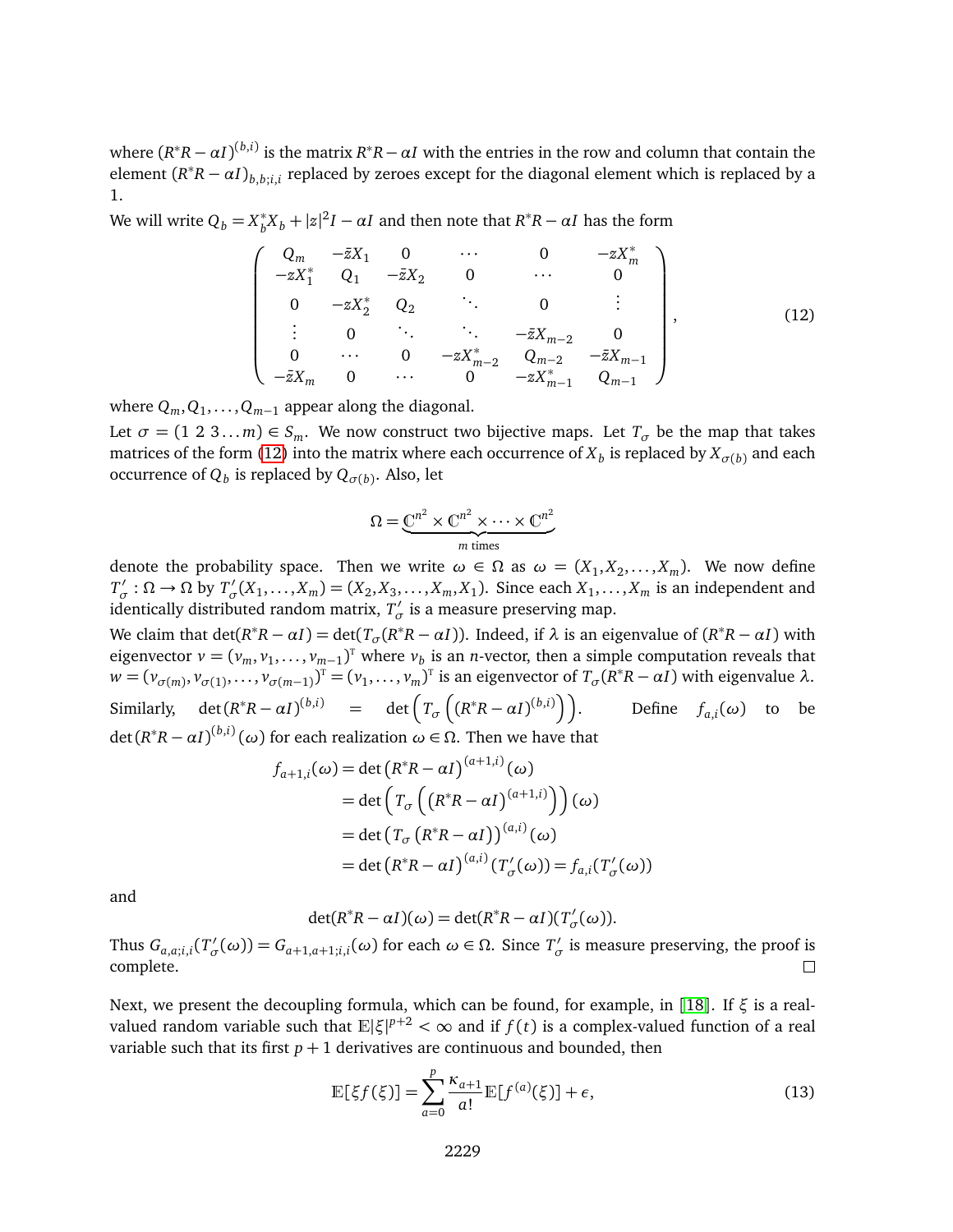$\mathbf{v}$  are the cumulants of  $\xi$  and  $|\epsilon|$  ≤ *C* sup<sub>*t*</sub> | $f^{(p+1)}(t)$ | $\mathbb{E}|\xi|^{p+2}$  where *C* depends only on *p*. If  $\xi$  is a Gaussian random variable with mean zero, then all the cumulants vanish except for  $\kappa_2$  and the decoupling formula reduces to the exact equation

$$
\mathbb{E}[\xi f(\xi)]=\mathbb{E}[\xi^2]\mathbb{E}[f'(\xi)].
$$

Finally, to use [\(13\)](#page-10-1), we need to compute the derivatives of the resolvent matrix *G* with respect to the various entries of *Y* . This can be done by utilizing the resolvent identity and we find

$$
\frac{\partial G_{a,b;k,l}}{\partial \operatorname{Re}(Y_{c,c+1;q,p})} = -(GR^*)_{a,c;k,q} G_{c+1,b;p,l} - G_{a,c+1;k,p}(RG)_{c,b;q,l},
$$
  

$$
\frac{\partial G_{a,b;k,l}}{\partial \operatorname{Im}(Y_{c,c+1;q,p})} = -i(GR^*)_{a,c;k,q} G_{c+1,b;p,l} + iG_{a,c+1;k,p}(RG)_{c,b;q,l}.
$$

#### **4.3.3 Main Theorem**

For the results below, we will consider  $\alpha = x + iy$  where  $y \ge y_n$  with  $y_n = n^{-\eta \delta}$ . Our goal is to establish the following result.

<span id="page-11-0"></span>**Theorem 15.** Under the conditions of Theorem [2](#page-2-0) and the additional assumption that  $|Y_{a,a+1;i,j}| \leq n^{\delta}$ , *we have*

$$
\Delta_n^3(\alpha, z) + 2\Delta_n^2(\alpha, z) + \frac{\alpha + 1 - |z|^2}{\alpha} \Delta_n(\alpha, z) + \frac{1}{\alpha} = r_n(\alpha, z),
$$

*where if δ is chosen such that*  $δη ≤ 1/32$  *and*  $δ ≤ 1/32$ *, then the remainder term*  $r_n$  *satisfies* 

$$
\sup\{|r_n(\alpha, z)| : |z| \le M, |x| \le N, y \ge y_n\} = O(\delta_n) \qquad a.s.
$$

 $with \delta_n = n^{-1/4} y_n^{-5} n^{\delta}.$ 

**Remark 16.** We note that the bounds presented here and in the rest of this section are not optimal and can be improved. The bounds given, however, are sufficient for our purposes.

In order to prove Theorem [15,](#page-11-0) we will need the following lemmas. The first lemma is McDiarmid's Concentration Inequality [[21](#page-25-13)].

<span id="page-11-1"></span>**Lemma 17** (McDiarmid's Concentration Inequality). Let  $X = (X_1, X_2, \ldots, X_n)$  be a family of indepen $d$ ent random variables with  $X_k$  taking values in a set  $A_k$  for each  $k.$  Suppose that the real-valued  $f$ defined on  $\prod A_k$  satisfies

$$
|f(x)-f(x')|\leq c_k
$$

*whenever the vectors x and x*<sup>0</sup> *differ only in the kth coordinate. Let µ be the expected value of the random variable*  $f(X)$ *. Then for any t*  $\geq 0$ *,* 

$$
\mathbb{P}\left(|f(X) - \mu| \ge t\right) \le 2e^{-2t^2/\sum c_k^2}.
$$

**Remark 18.** McDiarmid's Concentration Inequality also applies to complex-valued functions by applying Lemma [17](#page-11-1) to the real part and imaginary part separately.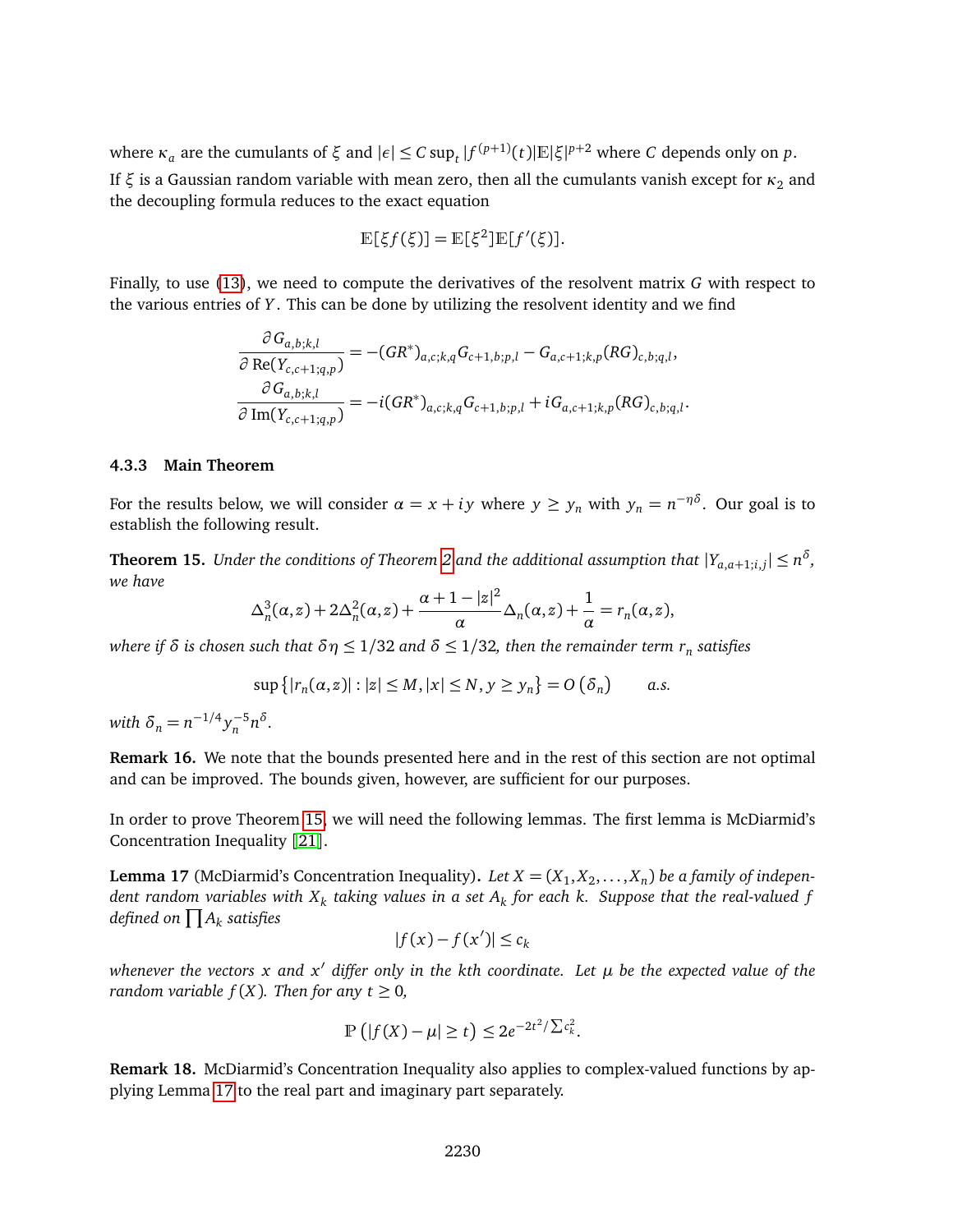<span id="page-12-4"></span>**Lemma 19.** *For*  $y \ge y_n$  *and*  $|x| \le N$  *(where*  $\alpha = x + iy$ *)*,

<span id="page-12-1"></span>
$$
\mathbb{P}\left(|\Delta_n(\alpha,z)-\mathbb{E}\Delta_n(\alpha,z)|>t\right)\leq 4e^{-ct^2ny_n^4}\tag{14}
$$

*for some absolute constant c >* 0*. Moreover,*

$$
\sup\left\{|\Delta_n(\alpha,z)-\mathbb{E}\Delta_n(\alpha,z)|:|z|\leq M,|x|\leq N,y\geq y_n\right\}=O\left(n^{-1/4}y_n^{-2}\right)\qquad a.s.
$$

*Proof.* Let  $R_k$  denote the matrix  $R$  with the  $k$ -th column replaced by zeroes. Then  $R^*R$  and  $R_k^*$ *k Rk* differ by a matrix with rank at most two. So by the resolvent identity

<span id="page-12-0"></span>
$$
\begin{aligned}\n&\left|\frac{1}{mn}\text{Tr}\left(R^*R - \alpha\right)^{-1} - \frac{1}{mn}\text{Tr}\left(R_k^*R_k - \alpha\right)^{-1}\right| \\
&\leq \frac{2}{mn} \left\| \left(R^*R - \alpha\right)^{-1} \left(R_k^*R_k - R^*R\right) \left(R_k^*R_k - \alpha\right)^{-1} \right\| \\
&\leq \frac{C}{ny_n} \sup_{t \geq 0} \left| (t - \alpha)^{-1} t \right| = C' \frac{1}{ny_n^2}\n\end{aligned} \tag{15}
$$

where the constant *C'* depends only on *N*. The *mn* columns of *Y* form an independent family of random variables. We now apply Lemma [17](#page-11-1) to the complex-valued function  $\frac{1}{mn} \text{Tr}(R^*R - \alpha)^{-1}$  with the bound  $c_k = O(n^{-1} y_n^{-2})$  obtained in [\(15\)](#page-12-0). This proves the bound [\(14\)](#page-12-1). Thus, for any fixed point  $(\alpha, z)$  in the region

$$
\{(a = x + iy, z = s + it) : |x| \le N, y \ge y_n, |z| \le M\}
$$
\n(16)

one has

<span id="page-12-2"></span>
$$
\mathbb{P}\left(|\Delta_n(\alpha, z) - \mathbb{E}\Delta_n(\alpha, z)| > n^{-1/4} y_n^{-2}\right) \le 4e^{-cn^{1/2}},\tag{17}
$$

where we recall that  $y_n = n^{-\eta\delta}$  and  $\delta > 0$  could be chosen to be arbitrary small. If  $y = \text{Im } \alpha > n^{1/4} y_n^2$ , then

$$
|\Delta_n(\alpha, z)| \le \frac{1}{\text{Im}\,\alpha} < n^{-1/4} y_n^{-2}, \quad |\mathbb{E}\Delta_n(\alpha, z)| < n^{-1/4} y_n^{-2}.\tag{18}
$$

Therefore, it is enough to bound the supremum of  $|\Delta_n(\alpha) - \mathbb{E}\Delta_n(\alpha)|$  over the region

$$
\mathcal{D} = \{ (\alpha = x + iy, z = s + it) : |x| \le N, \ y_n \le y \le n^{1/4} y_n^2, \ |z| \le M \}. \tag{19}
$$

To this end, we consider a finite  $n^{-C}$ -net of  ${\mathscr{D}}$  where  $C$  is some sufficiently large positive constant to be chosen later. Clearly, one can construct such a net that contains at most  $[4Mn^{4C}n^{1/4}y^2_n]$  points if *n* is sufficiently large, where  $[k]$  denotes the integer part of *k*. Let us denote these points by  $(\alpha_i, z_i)$ ,  $1 \le i \le [4Mn^{4C}n^{1/4}y_n^2]$ . It follows from [\(17\)](#page-12-2) that one has

$$
\mathbb{P}\left(\sup\{i:|\Delta_n(\alpha_i,z_i)-\mathbb{E}\Delta_n(\alpha_i,z_i)|>n^{-1/4}y_n^{-2}\right)\leq 16My_n^{2}n^{4C+1/4}e^{-cn^{1/2}},\tag{20}
$$

where the supremum is taken over the points of the net. Appying the Borel-Cantelli lemma, we obtain that

<span id="page-12-3"></span>
$$
\sup\left\{i:|\Delta_n(\alpha_i,z_i)-\mathbb{E}\Delta_n(\alpha_i,z_i)|\right\}=O\left(n^{-1/4}y_n^{-2}\right)\qquad\text{a.s.}\tag{21}
$$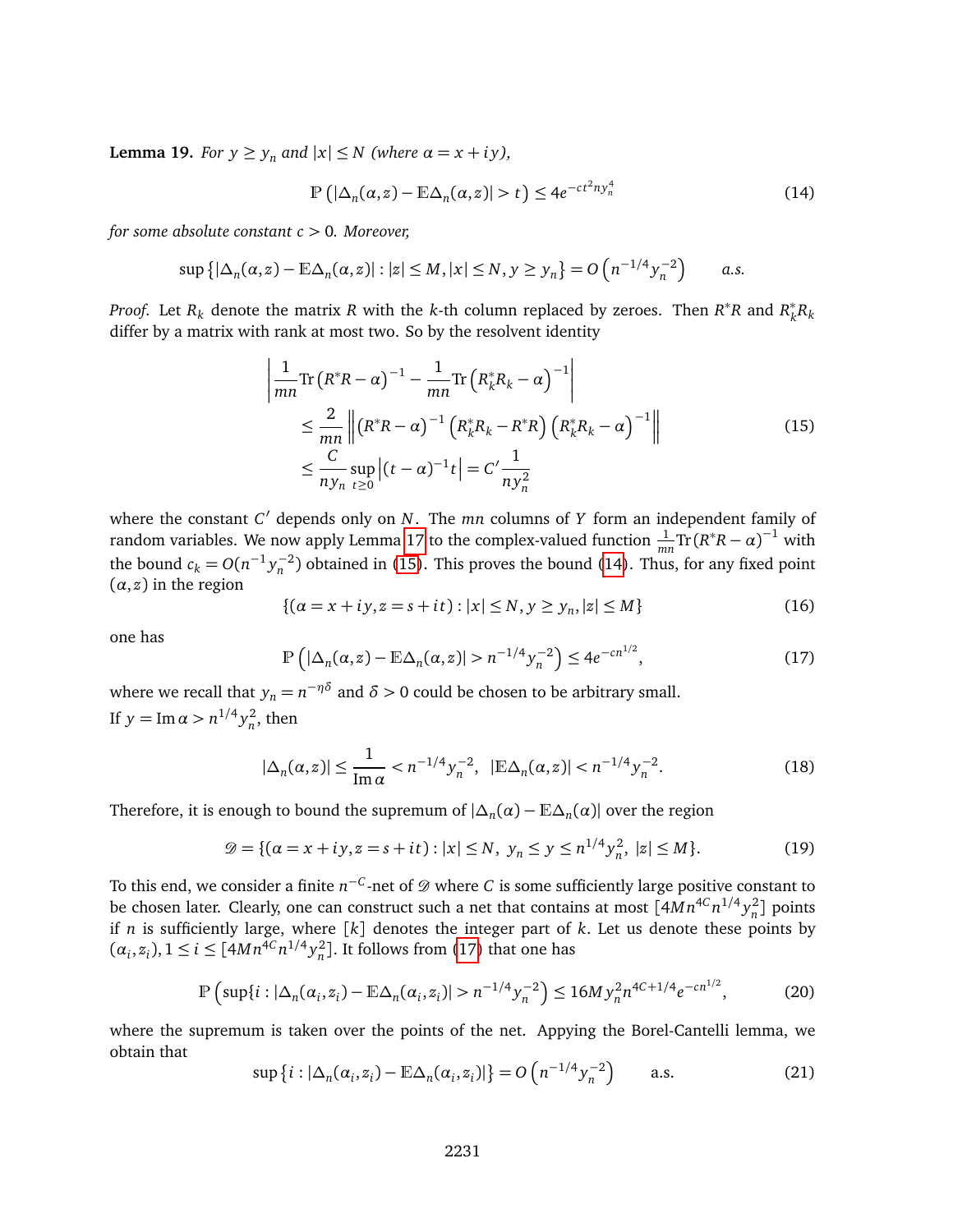where the supremum is again taken over the points of the  $n^{-C}$ -net of  $\mathscr{D}.$  To extend the estimate [\(21\)](#page-12-3) to the supremum over the whole region  $\mathcal{D}$ , we note that for  $(\alpha, z) \in \mathcal{D}$ ,

<span id="page-13-0"></span>
$$
\left| \frac{\partial \Delta_n(\alpha, z)}{\partial \operatorname{Re} \alpha} \right| \le \frac{1}{y_n^2},\tag{22}
$$

<span id="page-13-1"></span>
$$
\left| \frac{\partial \Delta_n(\alpha, z)}{\partial \operatorname{Im} \alpha} \right| \le \frac{1}{y_n^2},\tag{23}
$$

<span id="page-13-2"></span>
$$
\left| \frac{\partial \Delta_n(\alpha, z)}{\partial \operatorname{Re} z} \right| \le \operatorname{const}_m \frac{2(n^{1+\delta} + M)}{y_n^2},\tag{24}
$$

$$
\left|\frac{\partial \Delta_n(\alpha, z)}{\partial \operatorname{Im} z}\right| \le \operatorname{const}_m \frac{2(n^{1+\delta} + M)}{y_n^2},\tag{25}
$$

where *const*<sup>*m*</sup> is a constant that depends only on *m*.

The bounds [\(22-](#page-13-0)[23\)](#page-13-1) are simple properties of the Stieltjes transform. Indeed, the l.h.s. of [\(22\)](#page-13-0) and [\(23\)](#page-13-1) are bounded from above by  $\frac{1}{|\text{Im}\,\alpha|^2}$ . The proof of [\(24](#page-13-2)[-25\)](#page-13-3) follows from the resolvent identitity

$$
(H_n(z_2) - \alpha I)^{-1} - (H_n(z_1) - \alpha I)^{-1} = (H_n(z_1) - \alpha I)^{-1} (H_n(z_2) - H_n(z_1)) (H_n(z_2) - \alpha I)^{-1},
$$

the formula  $H_n(z) = (Y^{(n)} - zI)^*(Y^{(n)} - zI)$ , the bound  $|z| \le M$ , and the bound

<span id="page-13-4"></span><span id="page-13-3"></span>
$$
||Y^{(n)}|| \le n^{1+\delta}.
$$
 (26)

We note that [\(26\)](#page-13-4) follows from the fact that the matrix entries of  $Y^{(n)}$  are bounded by  $n^{\delta}.$ Now, choosing *C* in the construction of the net sufficiently large, one extends the bound [\(21\)](#page-12-3) to the whole region  $\mathcal D$  by [\(22-](#page-13-0)[25\)](#page-13-3). This finishes the proof of the lemma.  $\Box$ 

<span id="page-13-6"></span>**Lemma 20.** *For any*  $1 \le a \le m$ ,

$$
\sup \left\{ \text{Var}\left(\frac{1}{n} \text{Tr} G_{aa}\right) : |x| \le N, y \ge y_n, z \in \mathbb{C} \right\} = O(n^{-1} y_n^{-2})
$$

*where*  $\alpha = x + iy$ .

*Proof.* Let  $R_k$  denote the matrix  $R$  with the  $k$ -th column replaced by zeroes and let  $P_a$  be the orthogonal projector such that Tr $G_{a,a} = \text{Tr}(P_a G P_a)$ . Following the same procedure as in the proof of Lemma [19,](#page-12-4) we have that

$$
\begin{aligned} \left| \text{Tr} (R^* R - \alpha)_{a,a}^{-1} - \text{Tr} (R_k^* R_k - \alpha)_{a,a}^{-1} \right| \\ &= \left| \text{Tr} \left[ P_a (R_k^* R_k - \alpha)^{-1} (R_k^* R_k - R^* R) (R^* R - \alpha)^{-1} P_a \right] \right| \\ &\leq \frac{C}{\mathcal{Y}_n^2}. \end{aligned} \tag{27}
$$

where the constant *C* depends only on *N*.

We can write

<span id="page-13-5"></span>
$$
\frac{1}{n}\text{Tr}G_{a,a}-\mathbb{E}\left[\frac{1}{n}\text{Tr}G_{a,a}\right]=\frac{1}{n}\sum_{k=1}^{mn}\gamma_k,
$$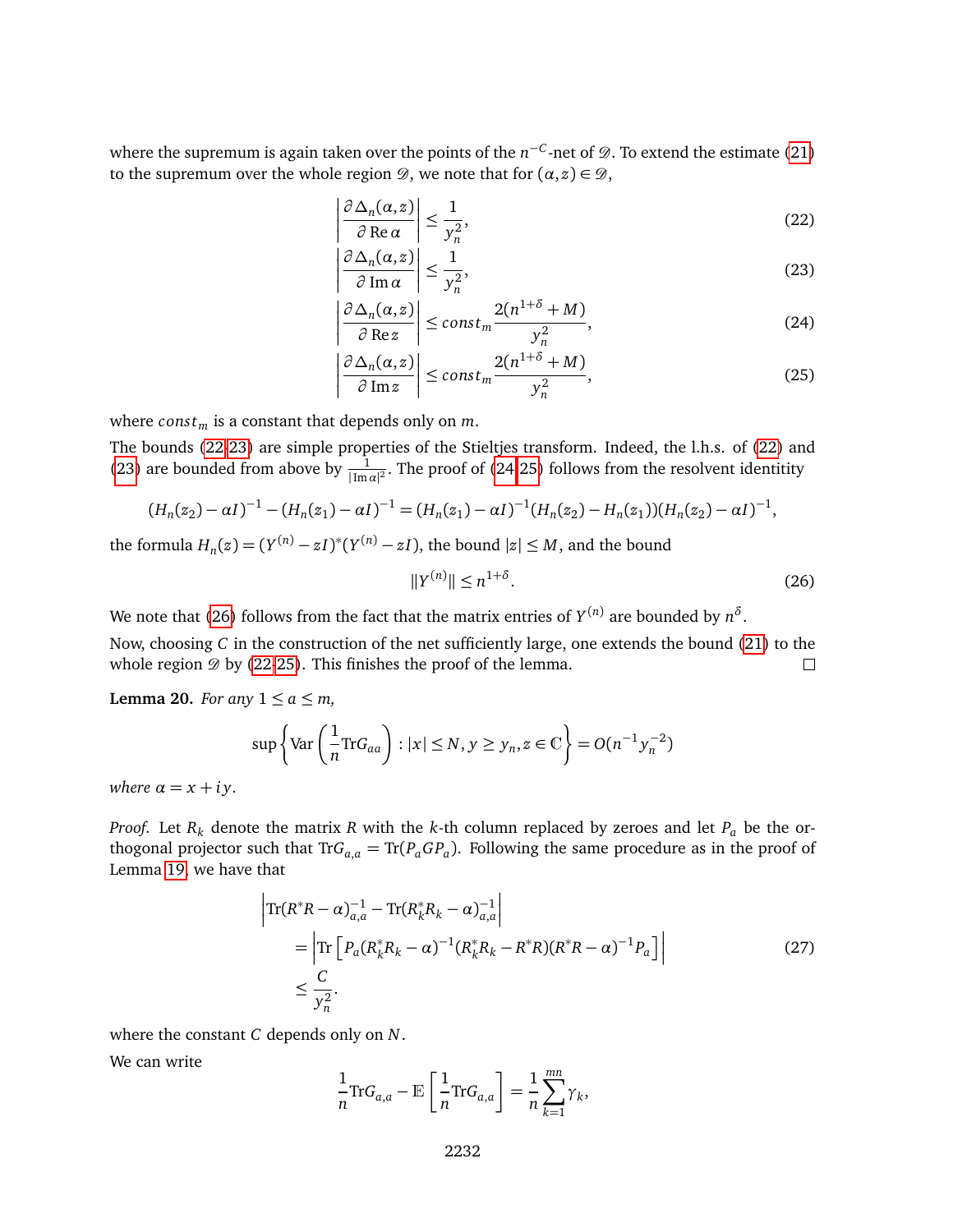where  $\gamma_k$  is the martingale difference sequence

$$
\gamma_k = \mathbb{E}_k \left[ \frac{1}{n} \text{Tr} G_{a,a} \right] - \mathbb{E}_{k-1} \left[ \frac{1}{n} \text{Tr} G_{a,a} \right]
$$

and E*<sup>k</sup>* denotes the conditional expectation with respect to the elements in the first *<sup>k</sup>* columns of *<sup>Y</sup>* . Then by the bound in [\(27\)](#page-13-5) and [[6,](#page-25-0) Lemma 2.12], we have

$$
\mathbb{E}\left|\frac{1}{n}\text{Tr}G_{a,a} - \mathbb{E}\frac{1}{n}\text{Tr}G_{a,a}\right|^2 \leq \frac{C}{n^2}\sum_{k=1}^{mn}|\gamma_k|^2
$$

$$
\leq \frac{C}{ny_n^2}
$$

where the constant *C* depends only on *N*. Since the bound holds for any  $|x| \le N, y \ge y_n$ , and  $z \in \mathbb{C}$ the proof is complete.  $\Box$ 

<span id="page-14-0"></span>**Remark 21.** By Lemmas [14,](#page-9-6) [19,](#page-12-4) and [20,](#page-13-6) for every  $1 \le a, b, c \le m$ 

$$
\mathbb{E}\left[\frac{1}{n}\text{Tr}G_{a,a}\right] = \mathbb{E}\left[\frac{1}{mn}\text{Tr}G\right] = \frac{1}{mn}\text{Tr}G + O(n^{-1/4}y_n^{-5}) \quad \text{a.s.},
$$
\n
$$
\mathbb{E}\left[\frac{1}{n}\text{Tr}G_{a,a}\frac{1}{n}\text{Tr}G_{b,b}\right] = \mathbb{E}\left[\left(\frac{1}{mn}\text{Tr}G\right)^2\right] + O(n^{-1/4}y_n^{-5})
$$
\n
$$
= \left(\frac{1}{mn}\text{Tr}G\right)^2 + O(n^{-1/4}y_n^{-5}) \quad \text{a.s.,}
$$

and

$$
\mathbb{E}\left[\frac{1}{n}\text{Tr}G_{a,a}\frac{1}{n}\text{Tr}G_{b,b}\frac{1}{n}\text{Tr}G_{c,c}\right] = \mathbb{E}\left[\left(\frac{1}{mn}\text{Tr}G\right)^3\right] + O(n^{-1/4}y_n^{-5})
$$

$$
= \left(\frac{1}{mn}\text{Tr}G\right)^3 + O(n^{-1/4}y_n^{-5}) \quad \text{a.s.,}
$$

where the bounds hold uniformly in the region  $|x| \le N$ ,  $y \ge y_n$ , and  $|z| \le M$ .

We are now ready to prove Theorem [15.](#page-11-0)

*Proof of Theorem [15.](#page-11-0)* Fix  $\alpha = x + iy$  with  $|x| \leq N$ ,  $y \geq y_n$  and  $z \in \mathbb{C}$  with  $|z| \leq M$ . We will show that the remainder term  $r_n(\alpha, z) = O(\delta_n)$  a.s. where the constants in the term  $O(\delta_n)$  depend only on *N* and *M*. In particular, the remainder term will be estimated using Lemmas [13](#page-9-7) and [19](#page-12-4) and Remark [21](#page-14-0) where the bounds all hold uniformly in the region. In the proof presented below, will use the notation  $O_{N,M}(\cdot)$  to represent a term which is bounded uniformly in the region  $|x| \leq N, y \geq y_n$ , and  $|z| \leq M$ .

By applying the resolvent identity to *G* and replacing *R* and *R*<sup>\*</sup> with *Y* − *zI* and *Y*<sup>\*</sup> − *zI*, respectively, we obtain

$$
\frac{1}{n}\text{Tr}G_{a,a}=-\frac{1}{\alpha}+\frac{1}{\alpha n}\text{Tr}[GY^*Y]_{a,a}-\frac{z}{\alpha n}\text{Tr}[GY^*]_{a,a}-\frac{\bar{z}}{\alpha n}\text{Tr}[GY]_{a,a}+\frac{|z|^2}{\alpha n}\text{Tr}G_{a,a}.
$$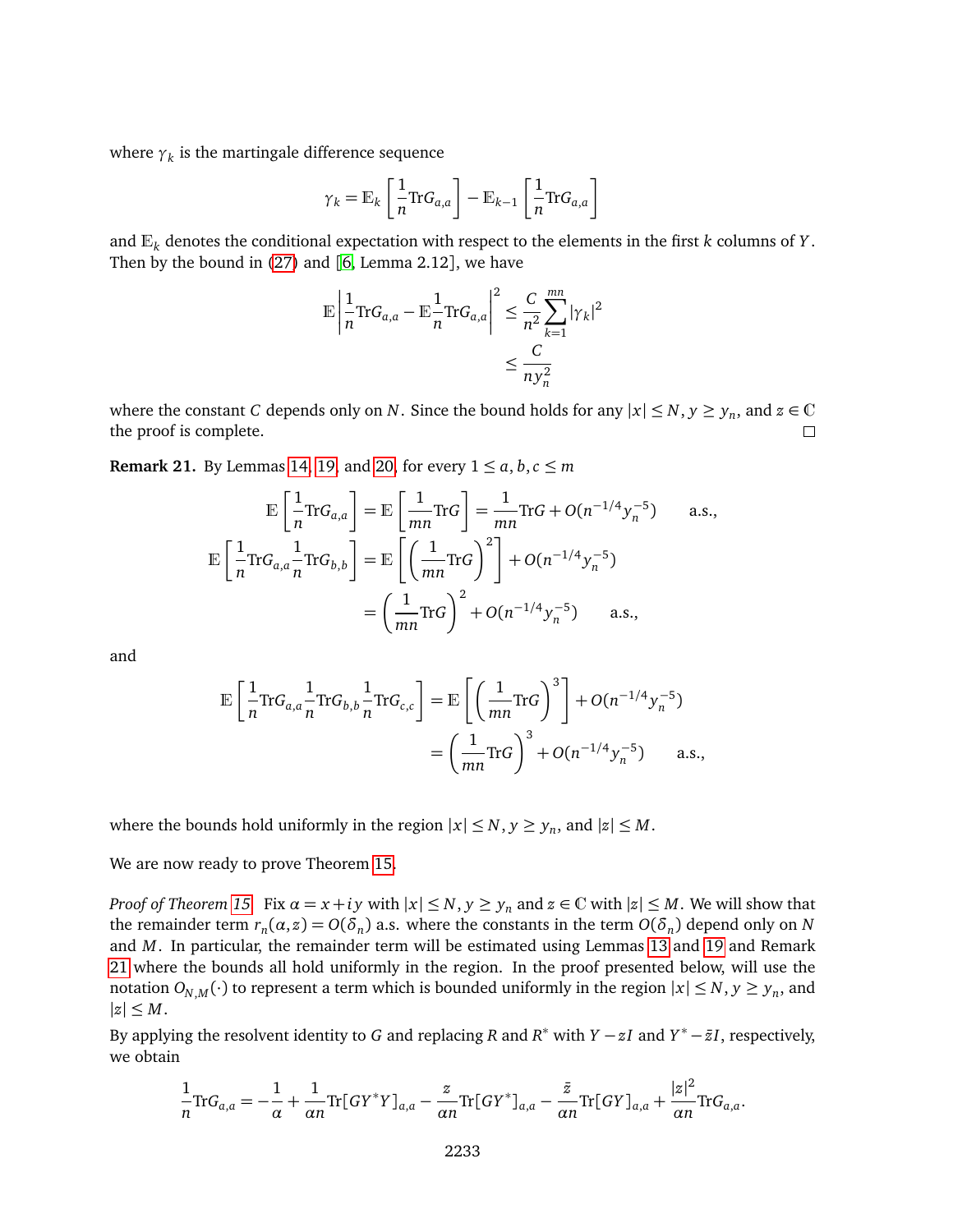We will let  $Y^{(r)}$  be the  $(mn)\times (mn)$  matrix containing the real entries of  $Y$  and  $Y^{(i)}$  be the  $(mn)\times (mn)$ matrix containing the imaginary entries of *Y* such that  $Y = Y^{(r)} + iY^{(i)}$ . By assumption,  $Y^{(r)}$  and *Y* (*i*) are independent random matrices. Thus,

<span id="page-15-0"></span>
$$
\left(1 - \frac{|z|^2}{\alpha}\right) \mathbb{E} \frac{1}{n} \text{Tr} G_{a,a} + \frac{1}{\alpha} = \frac{1}{\alpha n} \mathbb{E} \text{Tr} (G Y^* Y^{(r)})_{a,a} + \frac{i}{\alpha n} \mathbb{E} \text{Tr} (G Y^* Y^{(i)})_{a,a}
$$

$$
- \frac{z}{\alpha n} \mathbb{E} \text{Tr} (G Y^{(r)*})_{a,a} + \frac{iz}{\alpha n} \mathbb{E} \text{Tr} (G Y^{(i)*})_{a,a}
$$
(28)
$$
- \frac{\bar{z}}{\alpha n} \mathbb{E} \text{Tr} (G Y^{(r)})_{a,a} - \frac{\bar{z}i}{\alpha n} \mathbb{E} \text{Tr} (G Y^{(i)})_{a,a}
$$

Let  $\delta$  = Var(Re( $\xi$ )). Then Var(Im( $\xi$ )) = 1 –  $\delta$ . To compute the expectation, we fix all matrix entries except one and integrate with respect to that entry. Thus, by applying the decoupling formula [\(13\)](#page-10-1) with  $p = 1$  and using the fact that  $Y_{a,b;i,j} = 0$  whenever  $b \neq a+1$ , we obtain the following expansions for the terms on the right-hand side of [\(28\)](#page-15-0),

$$
\frac{1}{\alpha n} \mathbb{E} \text{Tr}(GY^*Y^{(r)})_{a,a} = \frac{1}{\alpha n} \mathbb{E} \sum_{1 \le j,k,l \le n} G_{a,a;j,k} \bar{Y}_{a-1,a;l,k} \text{ Re}\left(Y_{a-1,a;l,j}\right)
$$
\n
$$
= \frac{\delta}{\alpha n} \mathbb{E} \text{Tr} G_{a,a} - \frac{\delta}{\alpha n^2} \mathbb{E} \sum_{1 \le j,k,l \le n} \bar{Y}_{a-1,a;l,k} \left( (GR^*)_{a,a-1;j,l} G_{a,a;j,k} \right)
$$
\n
$$
- \frac{\delta}{\alpha n^2} \mathbb{E} \sum_{1 \le j,k,l \le n} \bar{Y}_{a-1,a;l,k} \left( G_{a,a;j,j}(RG)_{a-1,a;l,k} \right) + O_{N,M} \left( \frac{n^{\delta}}{n^{1/2} y_n^4} \right)
$$
\n
$$
= \frac{\delta}{\alpha n} \mathbb{E} \text{Tr} G_{a,a} - \frac{\delta}{\alpha n^2} \mathbb{E} \left[ \text{Tr} G_{a,a} \text{Tr}(RGY^*)_{a-1,a-1} \right] + O_{N,M} \left( \frac{n^{\delta}}{n^{1/2} y_n^4} \right).
$$

Here we use that the  $\epsilon$  error term in [\(13\)](#page-10-1) contains the second derivative

$$
\frac{\partial^2 (GY^*)_{a,a;j,l}}{\partial \operatorname{Re} (Y_{a-1,a;l,j})^2} = O_{N,M} \left( \frac{1}{y_n^3} \right)
$$

which consists of several terms each bounded by Lemma [13.](#page-9-7) After summing over  $1 \leq j, l \leq n$  and utilizing the fact that the third moment of Re $\left(Y_{a-1, a;l,j}\right)$  is of order  $n^{\delta-3/2}$ , we obtain an error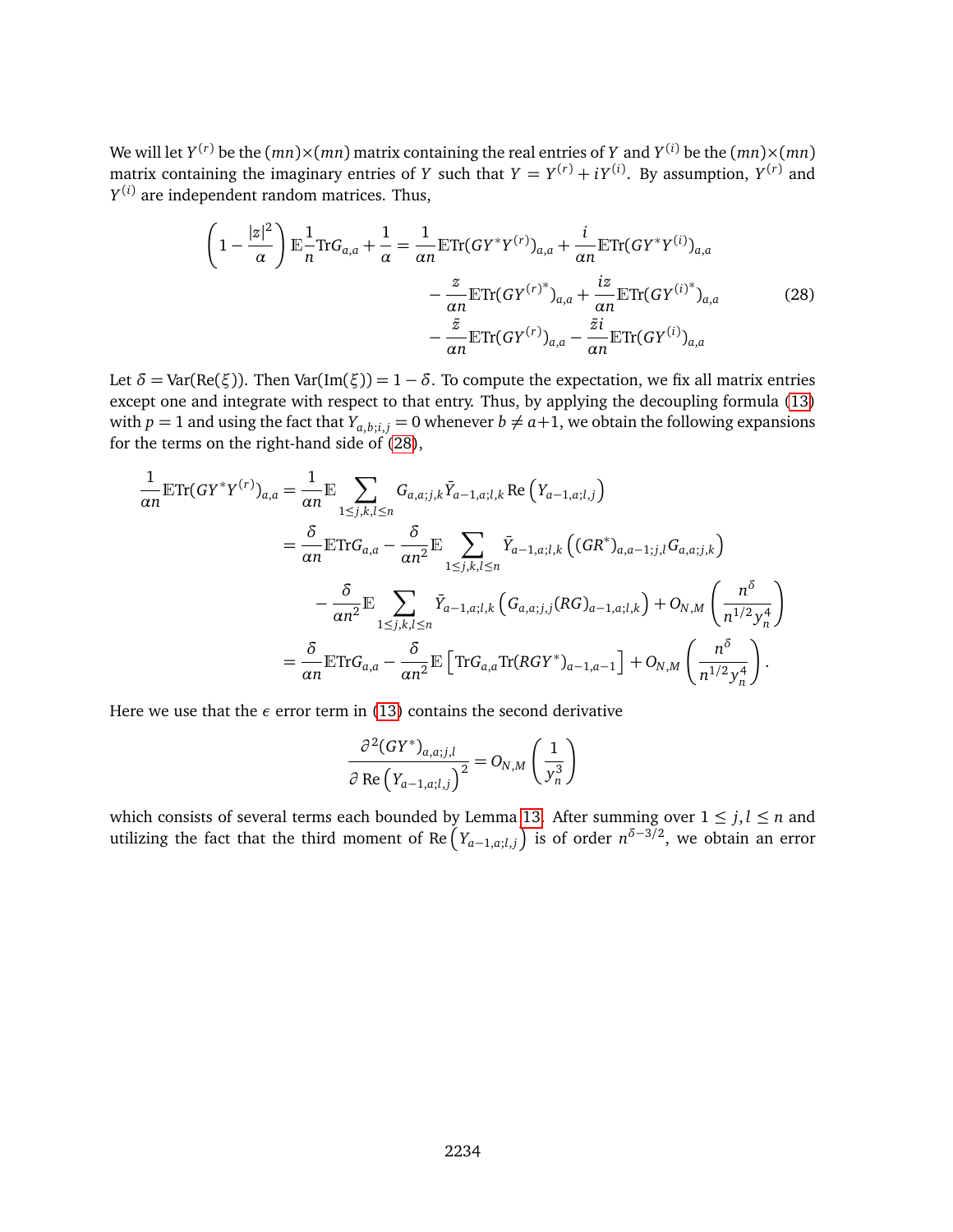bound of  $O_{N,M}(n^{\delta-1/2} y_n^{-4})$ . By following the same procedure for the other terms, we obtain

$$
\frac{i}{\alpha n} \mathbb{E} \text{Tr}(GY^*Y^{(i)})_{a,a} = \frac{i}{\alpha n} \mathbb{E} \sum_{1 \leq j,kl \leq n} G_{a,a;j,k} \bar{Y}_{a-1,a;l,k} \text{Im}(Y_{a-1,a;l,j})
$$
\n
$$
= \frac{1-\delta}{\alpha n} \mathbb{E} \text{Tr} G_{a,a} - \frac{1-\delta}{\alpha n^2} \mathbb{E} \left[ \text{Tr} G_{a,a} \text{Tr}(RGY^*)_{a-1,a-1} \right] + O_{N,M} \left( \frac{n^{\delta}}{n^{1/2} y_n^4} \right),
$$
\n
$$
\frac{z}{\alpha n} \mathbb{E} \text{Tr}(GY^{(r)*})_{a,a} = \frac{z}{\alpha n} \mathbb{E} \sum_{1 \leq j,k \leq n} G_{a,a;j,k} \text{Re}(Y_{a,a+1;j,k})
$$
\n
$$
= \frac{z\delta}{\alpha n^2} \mathbb{E} \left[ \text{Tr} G_{a+1}a + 1 \text{Tr}(GR^*)_{a,a} \right] + O_{N,M} \left( \frac{n^{\delta}}{n^{1/2} y_n^4} \right),
$$
\n
$$
\frac{iz}{\alpha n} \mathbb{E} \text{Tr}(GY^{(i)*})_{a,a} = \frac{iz}{\alpha n} \mathbb{E} \sum_{1 \leq j,k \leq n} G_{a,a+1;j,k} \text{Im}(Y_{a,a+1;j,k})
$$
\n
$$
= \frac{z(1-\delta)}{\alpha n^2} \mathbb{E} \left[ \text{Tr} G_{a+1,a+1} \text{Tr}(GR^*)_{a,a} \right] + O_{N,M} \left( \frac{n^{\delta}}{n^{1/2} y_n^4} \right),
$$
\n
$$
\frac{\bar{z}}{\alpha n} \mathbb{E} \text{Tr}(GY^{(r)})_{a,a} = \frac{\bar{z}}{\alpha n} \mathbb{E} \sum_{1 \leq j,k \leq n} G_{a,a-1;j,k} \text{Re}(Y_{a-1,a;k,j})
$$
\n
$$
= \frac{\bar{z}\delta}{\alpha n^2} \mathbb{E} \left[ \text{Tr} G_{a,a} \text{Tr}(RG)_{a-1,a-1} \right] + O_{N,M} \left( \frac
$$

and

$$
\frac{\bar{z}i}{\alpha n} \mathbb{E} \text{Tr}(GY^{(i)})_{a,a} = \frac{i\bar{z}}{\alpha n} \mathbb{E} \sum_{1 \leq j,k \leq n} G_{a,a-1;j,k} \text{Im}\left(Y_{a-1,a;k,j}\right)
$$

$$
= \frac{\bar{z}(1-\delta)}{\alpha n^2} \mathbb{E} \left[ \text{Tr} G_{a,a} \text{Tr}(RG)_{a-1,a-1} \right] + O_{N,M} \left( \frac{n^{\delta}}{n^{1/2} y_n^4} \right).
$$

Combining these terms yields,

$$
\left(1 - \frac{|z|^2}{\alpha}\right) \mathbb{E} \frac{1}{n} \text{Tr} G_{a,a} = -\frac{1}{\alpha} + \frac{1}{\alpha n} \mathbb{E} \text{Tr} G_{a,a} - \frac{1}{\alpha n^2} \mathbb{E} \left[ \text{Tr} G_{a,a} \text{Tr}(RGR^*)_{a-1,a-1} \right] \n+ \frac{z}{\alpha n^2} \mathbb{E} \left[ \text{Tr} G_{a+1,a+1} \text{Tr}(GR^*)_{a,a} \right] + O_{N,M} \left( \frac{n^{\delta}}{n^{1/2} y_n^4} \right) \n= -\frac{1}{\alpha} + \frac{1}{\alpha n} \mathbb{E} \text{Tr} G_{a,a} - \frac{1}{\alpha n^2} \mathbb{E} \left[ \text{Tr} G_{a,a} \text{Tr}(RGR^*)_{a-1,a-1} \right] \n+ \frac{z}{\alpha n^2} \mathbb{E} \left[ \text{Tr} G_{a+1,a+1} \text{Tr}(GR^*R)_{a,a} \right] \n+ \frac{1}{\alpha n^2} \mathbb{E} \left[ \text{Tr} G_{a+1,a+1} \text{Tr}(GR^*Y)_{a,a} \right] + O_{N,M} \left( \frac{n^{\delta}}{n^{1/2} y_n^4} \right).
$$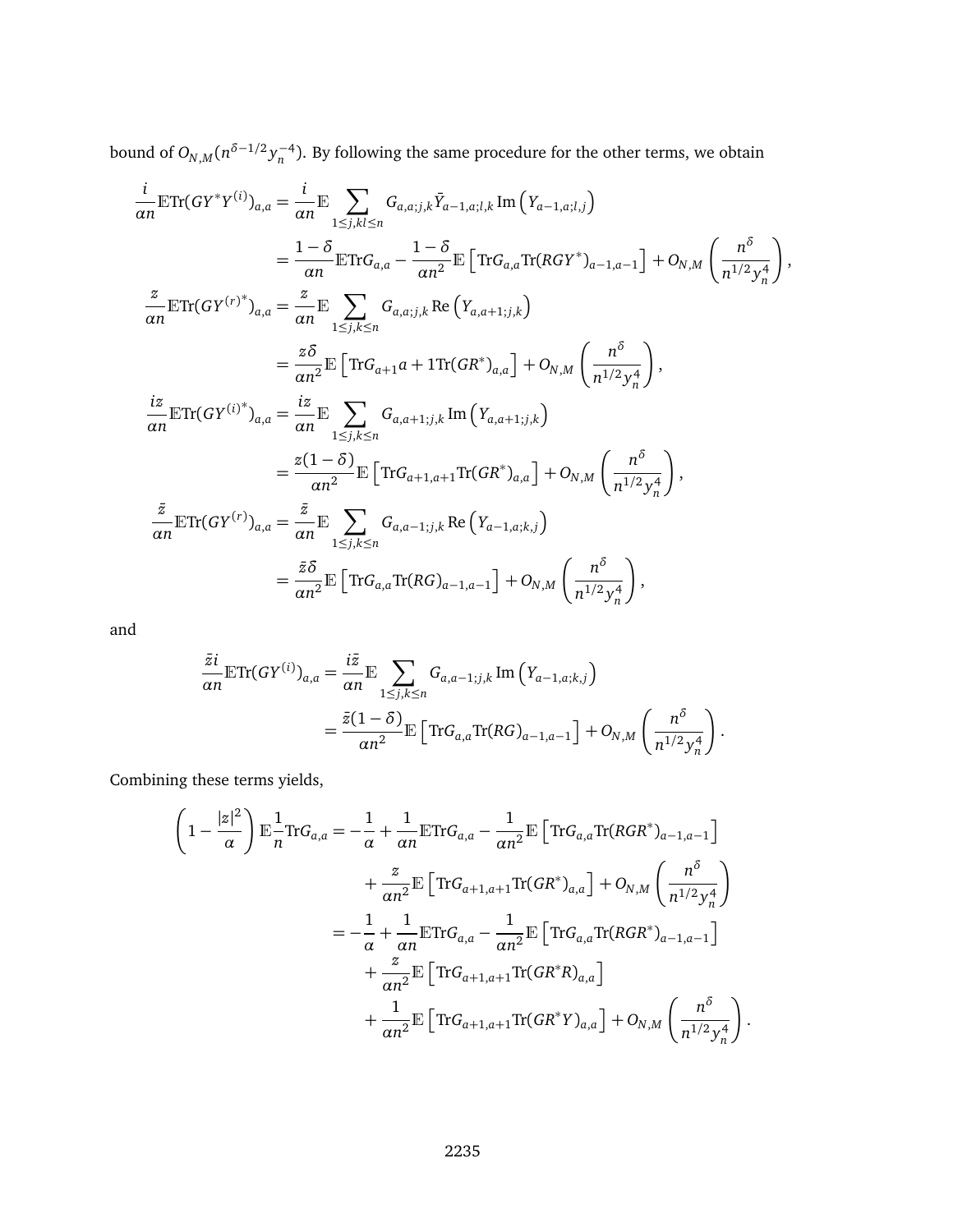We note that by Remark [21,](#page-14-0) we have that

$$
\frac{-1}{\alpha n^2} \mathbb{E} \left[ \text{Tr} G_{a+1,a+1} \text{Tr} (GR^*R)_{a,a} \right] = -\frac{1}{\alpha n} \mathbb{E} \text{Tr} G_{a+1,a+1} - \frac{1}{mn^2} \mathbb{E} \text{Tr} G_{a,a} \mathbb{E} \text{Tr} G + O_{N,M} (\delta_n)
$$

and

$$
\frac{-1}{\alpha n^2} \mathbb{E} \left[ \text{Tr} G_{a,a} \text{Tr} (RGR^*)_{a-1,a-1} \right] = -\frac{1}{\alpha n^2} \mathbb{E} \left[ \text{Tr} G_{a,a} \text{Tr} (R^*RG)_{a,a} \right] \n- \frac{|z|^2}{\alpha n^2} \mathbb{E} \left[ \text{Tr} G_{a,a} (\text{Tr} G_{a,a} - \text{Tr} G_{a-1,a-1}) \right] \n= -\frac{1}{\alpha n} \mathbb{E} \text{Tr} G_{a,a} - \frac{1}{mn^2} \mathbb{E} \text{Tr} G_{a,a} \mathbb{E} \text{Tr} G + O_{N,M} (\delta_n).
$$

Finally, we expand  $Y$  in terms of  $Y^{(r)}$  and  $Y^{(i)}$  and again apply the decoupling formula [\(13\)](#page-10-1) to obtain

$$
\frac{1}{\alpha n^2} \mathbb{E} \left[ \text{Tr} G_{a+1,a+1} \text{Tr} (GR^*Y)_{a,a} \right] = -\frac{1}{n^3} \mathbb{E} \left[ \text{Tr} G_{a+1,a+1} \text{Tr} G_{a,a} \text{Tr} G_{a,a} \right] + O_{N,M} \left( \frac{n^5}{n^{1/2} y_n^4} \right)
$$

$$
= -\frac{1}{n^3 m^2} \left( \mathbb{E} \text{Tr} G \right)^2 \mathbb{E} \text{Tr} G_{a,a} + O_{N,M} (\delta_n),
$$

where the last equality comes from Remark [21.](#page-14-0) Therefore, we have that

$$
\left(1 - \frac{|z|^2}{\alpha}\right) \mathbb{E} \frac{1}{n} \text{Tr} G_{a,a} = -\frac{1}{\alpha} - \frac{1}{\alpha n} \mathbb{E} \text{Tr} G_{a+1,a+1} - \frac{2}{mn^2} \mathbb{E} \text{Tr} G_{a,a} \mathbb{E} \text{Tr} G_{a,a}
$$

$$
- \frac{1}{n^3 m^2} \left( \mathbb{E} \text{Tr} G \right)^2 \mathbb{E} \text{Tr} G_{a,a} + O_{N,M}(\delta_n).
$$

By summing over *a* and dividing by *m*, we obtain

$$
\left(\mathbb{E}\Delta_n(\alpha)\right)^3+2\left(\mathbb{E}\Delta_n(\alpha)\right)^2+\frac{1+\alpha-|z|^2}{\alpha}\mathbb{E}\Delta_n(\alpha)+\frac{1}{\alpha}=O_{N,M}(\delta_n).
$$

Thus, the proof is complete by Lemma [19.](#page-12-4)

Consider the cubic equation

<span id="page-17-0"></span>
$$
\Delta^3 + 2\Delta^2 + \frac{\alpha + 1 - |z|^2}{\alpha} \Delta + \frac{1}{\alpha} = 0
$$
\n(29)

 $\Box$ 

where  $\alpha = x + iy$ . The solution of the equation has three analytic branches when  $\alpha \neq 0$  and when there is no multiple root. Below we show that the Stieltjes transform of *ν<sup>n</sup>* (·, *z*) converges to a root of [\(29\)](#page-17-0). Following the argument of Bai and Silverstein in [[6](#page-25-0)], we have that there is only one of the three analytic branches, denoted by  $\Delta(\alpha)$ , to which the Stieltjes transforms are converging to. We let  $m_2(\alpha)$  and  $m_3(\alpha)$  denote the other two branches and note that  $\Delta,$   $m_2,$  and  $m_3$  are also functions of  $|z|$ .

By [[6,](#page-25-0) Theorem B.9], there exists a distribution function  $v(\cdot, z)$  such that

$$
\Delta(\alpha) = \int \frac{1}{u - \alpha} v(du, z).
$$

Then we use the following Lemmas due to Bai and Silverstein, [[6](#page-25-0)].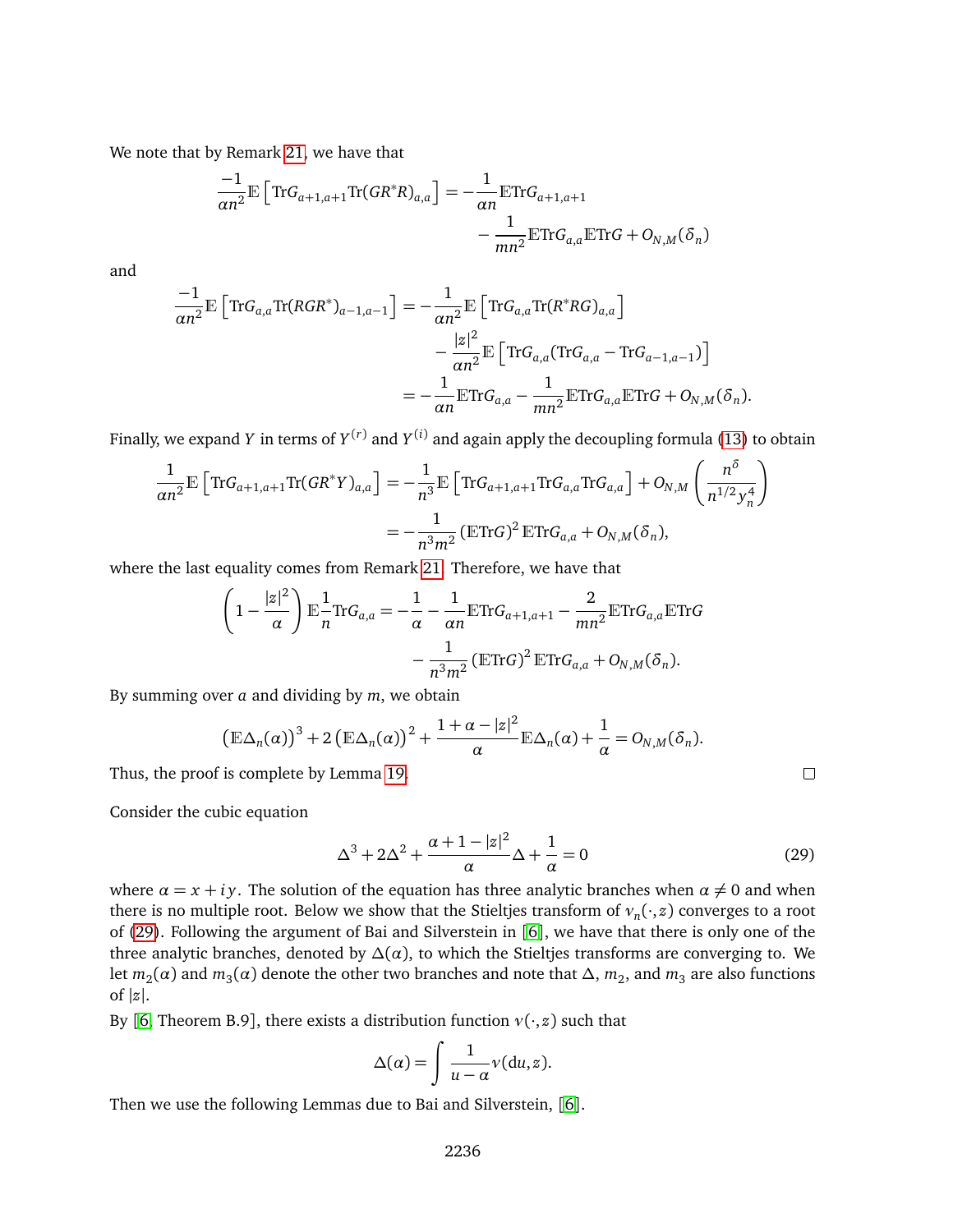<span id="page-18-2"></span>**Lemma 22.** *The limiting distribution function*  $v(x, z)$  *satisfies* 

$$
|v(w+u,z)-v(w,z)| \leq \frac{2}{\pi} \max\{2\sqrt{3|u|}, |u|\}
$$

*for all z. Also, the limiting distribution function*  $v(u,z)$  *has support in the interval*  $[x_1, x_2]$  *when*  $|z| > 1$  $and [0, x<sub>2</sub>] when |z| \leq 1, where$ 

$$
x_1 = \frac{1}{8|z|^2} \left[ -1 + 20|z|^2 + 8|z|^4 - (\sqrt{1 + 8|z|^2})^3 \right],
$$
  
\n
$$
x_2 = \frac{1}{8|z|^2} \left[ (\sqrt{1 + 8|z|^2})^3 - 1 + 20|z|^2 + 8|z|^4 \right].
$$

<span id="page-18-0"></span>**Lemma 23.** *For any given constants*  $N > 0$ ,  $A > 0$ , and  $\epsilon \in (0,1)$  (recall that A and  $\epsilon$  are used to define the region T), there exist positive constants  $\epsilon_1$  and  $\epsilon_0$  ( $\epsilon_0$  may depend on  $\epsilon_1$ ) such that for all *large n,*

*(i)* for  $|\alpha| \leq N$ ,  $y \geq 0$ , and  $z \in T$ ,

$$
\max_{j=2,3} |\Delta(\alpha)-m_j(\alpha)| \geq \epsilon_0,
$$

*(ii)* for  $|\alpha| \le N$ ,  $y \ge 0$ ,  $|\alpha - x_2| \ge \epsilon_1$  (and  $|\alpha - x_1| \ge \epsilon_1$  if  $|z| \ge 1 + \epsilon$ ), and  $z \in T$ ,

$$
\min_{j=2,3} |\Delta(\alpha) - m_j(\alpha)| \ge \epsilon_0,
$$

(*iii*) for  $z \in T$  and  $|\alpha - x_2| < \epsilon_1$ ,

$$
\min_{j=2,3} |\Delta(\alpha) - m_j(\alpha)| \ge \epsilon_0 \sqrt{|\alpha - x_2|},
$$

*(iv) for*  $|z| > 1 + \epsilon$ ,  $z \in T$ , *and*  $|a - x_1| < \epsilon_1$ ,

$$
\min_{j=2,3} |\Delta(\alpha) - m_j(\alpha)| \ge \epsilon_0 \sqrt{|\alpha - x_1|}.
$$

**Remark 24.** Lemma [23](#page-18-0) shows that away from the real line,  $\Delta$  is distinct from the branches  $m_2$  and m<sub>3</sub>.

<span id="page-18-1"></span>**Lemma 25.** *We have*

$$
\frac{\partial}{\partial s}\int_0^\infty \ln x v(\mathrm{d}x,z) = g(s,t).
$$

**Remark 26.** Lemma [25](#page-18-1) shows that  $v(\cdot, z)$  is the distribution which corresponds to the circular law.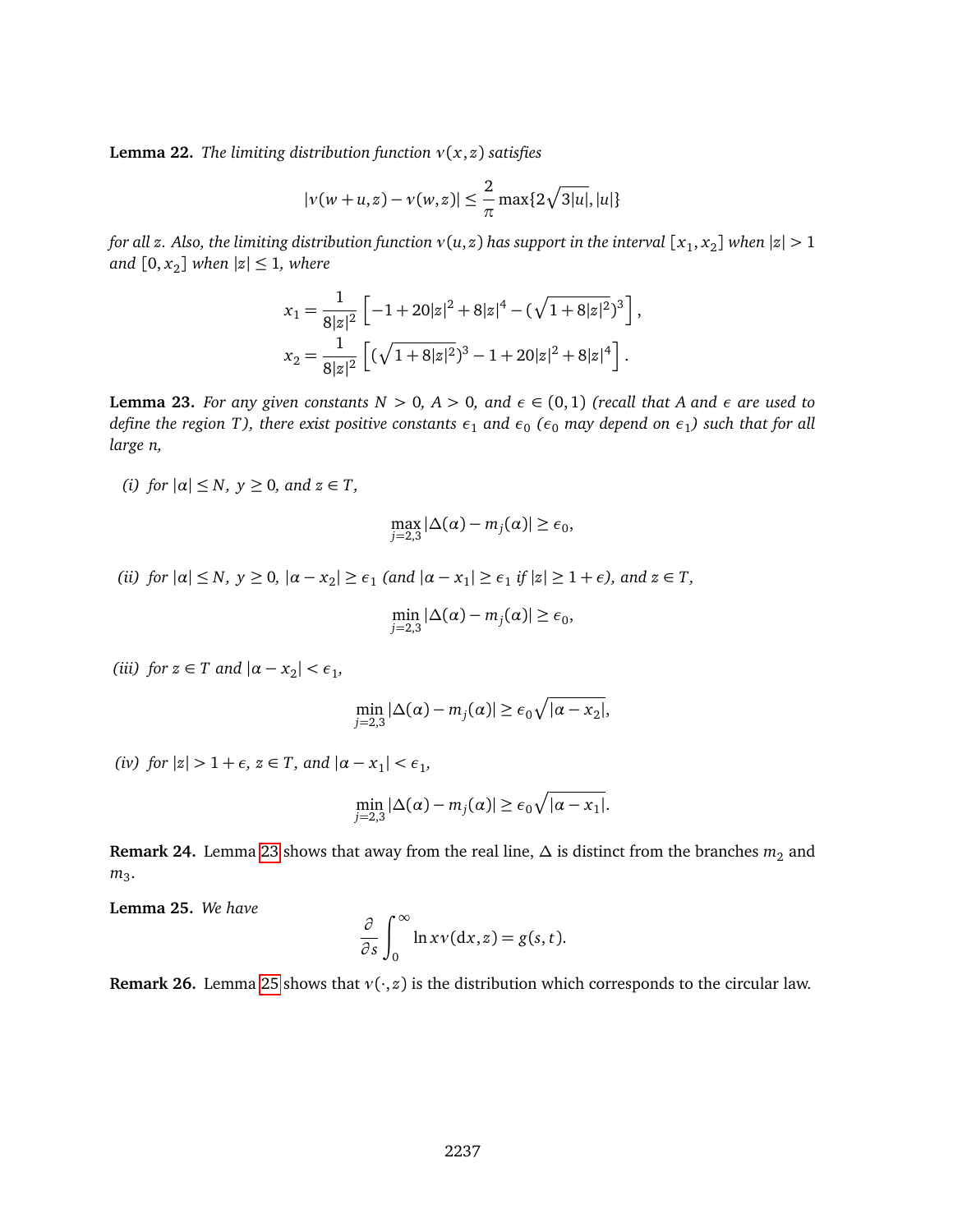# **4.4 Rate of Convergence of** *ν<sup>n</sup>* (*x*, *z*)

For this subsection, we return to the original assumptions on the entries of *Y* . Before we prove Lemma [5,](#page-2-2) we need to establish a rate of convergence of  $v_n(x,z)$  to  $v(x,z)$ . We remind the reader that  $v_n(\cdot, z)$  is the ESD of  $H_n = (Y - zI)^*(Y - zI)$  and  $\tilde{v}_n(\cdot, z)$  is the ESD of  $\tilde{H}_n = (\tilde{Y} - zI)^*(\tilde{Y} - zI)$ .

<span id="page-19-2"></span>**Lemma 27.** *For any*  $M_2 > M_1 \ge 0$ *,* 

$$
\sup_{M_1 \leq |z| \leq M_2} ||v_n(\cdot, z) - v(\cdot, z)|| = \sup_{x, M_1 \leq |z| \leq M_2} |v_n(x, z) - v(x, z)| = O(n^{-\delta \eta/8}).
$$

*Proof.* We first note that it is enough to show

<span id="page-19-0"></span>
$$
\sup_{M_1 \leq |z| \leq M_2} \|\widetilde{v}_n(\cdot, z) - v(\cdot, z)\| = O(\sqrt{y_n}).\tag{30}
$$

Indeed, by Lemma [11,](#page-7-0) we have that

$$
L(\nu_n(\cdot, z), \nu(\cdot, z)) \le L(\nu_n(\cdot, z), \widetilde{\nu}_n(\cdot, z)) + ||\widetilde{\nu}_n(\cdot, z) - \nu(\cdot, z)||
$$
  
 
$$
\le ||\widetilde{\nu}_n(\cdot, z) - \nu(\cdot, z)|| + o(n^{-\eta \delta/4}).
$$

and by Lemma [22,](#page-18-2)

$$
||v_n(\cdot,z) - v(\cdot,z)|| \le C \sqrt{L(v_n(\cdot,z),v(\cdot,z))}
$$

uniformly for  $|z| \leq M$ .

We now prove [\(30\)](#page-19-0). Since  $|\Delta_n(\alpha_0)| \leq (\text{Im } \alpha_0)^{-1}$  for any fixed  $\alpha_0$  with  $\text{Im } \alpha_0 > 0$ , there exists a convergent subsequence of  $\{\Delta_n(\alpha_0)\}_{n=1}^{\infty}$ *n*=1 . Since ∆ is the only branch of [\(29\)](#page-17-0) that defines a Stieltjes transform, the subsequence must converge to  $\Delta(\alpha_0)$ . Hence,  $\Delta_n(\alpha_0) \to \Delta(\alpha_0)$  as  $n \to \infty$  for any fixed  $\alpha_0$  with Im  $\alpha_0 > 0$ . Let  $m_1 = \Delta$  and  $m_2$  and  $m_3$  be the other two branches of the cubic equation [\(29\)](#page-17-0).

We remind the reader that *T* is a bounded set and that the supports of  $v(\cdot, z)$  are bounded for all  $z \in T$ . So by [[6,](#page-25-0) Corollary B.15] there exists *N* and some absolute constant *C* such that

$$
\begin{aligned} &\|\widetilde{v}_n(\cdot,z) - v(\cdot,z)\| \\ &\leq C \left( \int_{|x| \leq N} |\Delta_n(\alpha) - \Delta(\alpha)| dx + \frac{1}{y_n} \sup_x \int_{|y| \leq 2y_n} |v(x+y,z) - v(x,z)| dy \right) \\ &\leq C \left( \int_{|x| \leq N} |\Delta_n(\alpha) - \Delta(\alpha)| dx + \sqrt{y_n} \right), \end{aligned}
$$

where  $\alpha = x + iy_n$  and the last inequality follows from Lemma [22.](#page-18-2) So, to complete the proof we only need to estimate the integral in the last inequality above.

We first show that for  $\alpha = x + iy$ ,  $|x| \le N$ ,  $|x - x_2| \ge \epsilon_1$  ( $|x - x_1| \ge \epsilon_1$  if  $|z| < 1$ ),  $y \ge y_n$ ,  $M_1 \leq |z| \leq M_2$ , and all large *n*,

<span id="page-19-1"></span>
$$
|\Delta_n(\alpha) - \Delta(\alpha)| < \frac{C' \epsilon_0}{3} \delta_n \tag{31}
$$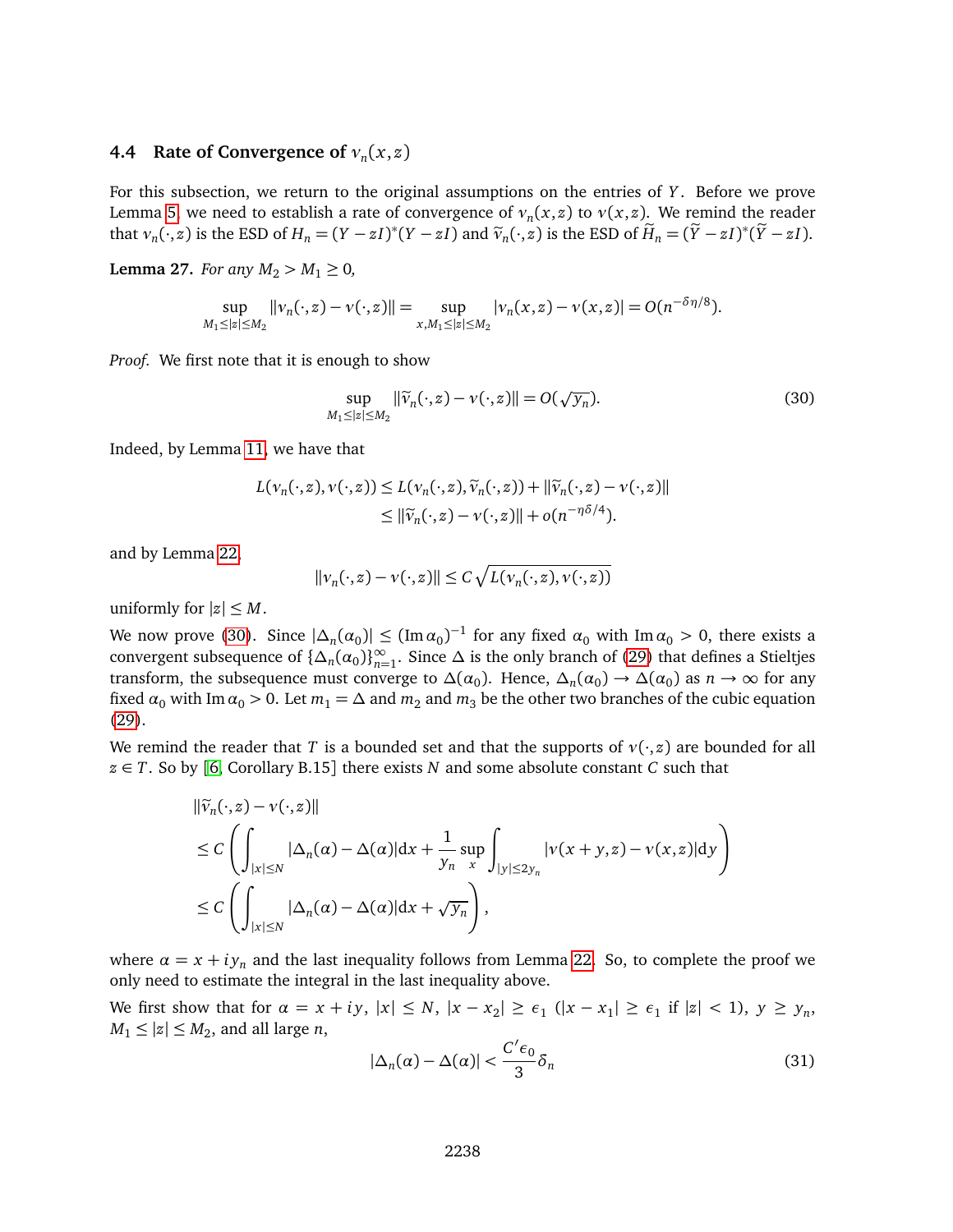where  $\epsilon_0$  and  $\epsilon_1$  come from Lemma [23](#page-18-0) and  $C'$  is a positive constant. By Theorem [15,](#page-11-0) consider a realization where

$$
|\Delta_n(\alpha)-\Delta(\alpha)||\Delta_n(\alpha)-m_2(\alpha)||\Delta_n(\alpha)-m_3(\alpha)|\leq C'\frac{4}{27}\epsilon_0^3\delta_n.
$$

for some positive constant *C'*. Fix  $\alpha_0 = x_0 + iy_0$  with  $|x_0| \le N$ ,  $y_0 > 0$ , and  $\min_{k=1,2} |x_0 - x_k| \ge \epsilon_1$ . Fix  $z \in T$ . Choose *n* large enough such that  $|\Delta_n(\alpha_0) - \Delta(\alpha_0)| < \frac{\epsilon}{3}$  $\frac{\epsilon}{3}$ . Then for  $k \in \{1, 2\}$ ,

$$
\epsilon_0 \le |\Delta(\alpha_0) - m_k(\alpha_0)| \le |\Delta(\alpha_0) - \Delta_n(\alpha_0)| + |\Delta_n(\alpha_0) - m_k(\alpha_0)|
$$

and hence

$$
\min_{k=1,2} |\Delta_n(\alpha_0) - m_k(\alpha_0)| > \frac{2\epsilon_0}{3}.
$$

Thus,

$$
|\Delta_n(\alpha_0) - \Delta(\alpha_0)| \le C' \epsilon_0 \delta_n.
$$

Next we show [\(31\)](#page-19-1) is true for all  $y \ge y_n$ ,  $|x| \le N$ , and  $\min_{k=1,2} |x - x_k| \ge \epsilon_1$ . Suppose (31) is false. By continuity there exists a subsequence  $n_l$ ,  $z_l \in T$ , and  $\alpha_l$  with  $|\text{Re}(\alpha_l)| \leq N$  and  $\text{Im}(\alpha_l) \geq y_{n_l}$  such that

$$
|\Delta_{n_l}(\alpha_l)-\Delta(\alpha_l)|=\frac{C'\epsilon_0}{3}\delta_{n_l}.
$$

Then

$$
|\Delta_{n_l}(\alpha_l)-\Delta(\alpha_l)|<\frac{\epsilon_0}{3}
$$

for all *l* greater than some *L*. By a similar argument as above and Lemma [23,](#page-18-0) we have

$$
\min_{k=1,2} |\Delta_{n_l}(\alpha_l) - m_k(\alpha_l)| > \frac{2\epsilon_0}{3}
$$

for all  $l > L$  and hence

$$
|\Delta_{n_l}(\alpha_l)-\Delta(\alpha_l)|<\frac{C'\epsilon_0}{3}\delta_n,
$$

a contradiction.

Finally, for the case where  $|\alpha - x_k| \leq \epsilon_1$  for  $k = 1$  or 2, we apply a similar argument and Lemma [23](#page-18-0) to obtain

$$
|\Delta_n(\alpha) - \Delta(\alpha)| = O\left(\frac{\delta_n}{\sqrt{|\alpha - x_k|}}\right) = O(\delta_n y_n^{-1/2}).
$$

**4.5 Least Singular Value Bound**

A key part of proving Lemma [5](#page-2-2) is to control the least singular value of *Y* −*z I*. Equivalently, we wish to obtain control of the norm of the inverse  $||(Y - zI)^{-1}||$ .

We will obtain a bound using the results of Tao and Vu in [[28](#page-26-3)]. We present Tao and Vu's bound on the least singular value below, which only requires a finite second moment assumption on the entries of the matrix.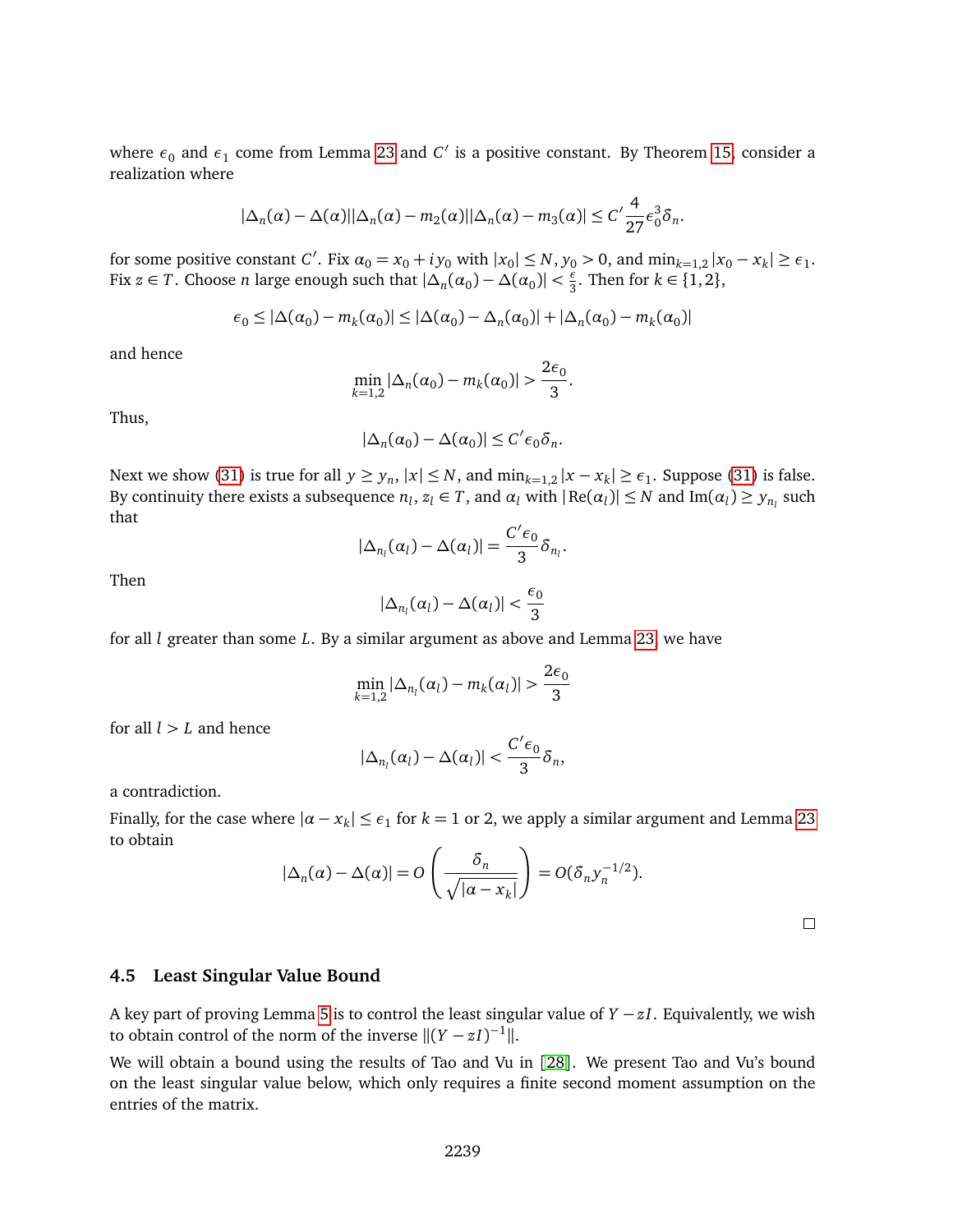<span id="page-21-1"></span>**Theorem 28** (Tao-Vu; Least singular value bound)**.** *Let A*, *C*<sup>1</sup> *be positive constants, and let ξ be a complex-valued random variable with non-zero finite variance (in particular, the second moment is finite). Then there are positive constants B and C*<sup>2</sup> *such that the following holds: if N<sup>n</sup> is the random matrix of order n whose entries are i.i.d. copies of ξ, and M is a deterministic matrix of order n with spectral norm at most nC*<sup>1</sup> *, then,*

<span id="page-21-0"></span>
$$
\mathbb{P}\left(\|(M+N_n)^{-1}\| \ge n^B\right) \le C_2 n^{-A}.\tag{32}
$$

<span id="page-21-4"></span>**Remark 29.** We note that the bound in [\(32\)](#page-21-0) is independent of the matrix *M*. In particular, this bound holds for any deterministic matrix of order  $n$  with spectral norm at most  $n^{C_1}.$ 

We will prove an analogous version of Theorem [28](#page-21-1) for the matrix *Y* . We first need the following bounds for the norm of *Y* .

<span id="page-21-3"></span>**Lemma 30.** *We have the following bounds for the norm of Y .*

$$
||Y|| = O(n) a.s.,
$$
  

$$
\mathbb{E}||Y|| = O(n).
$$

*We also have that for any*  $1 \le a \le m$ ,

<span id="page-21-2"></span>
$$
\mathbb{E}\|X_a\| = O(n). \tag{33}
$$

*Proof.* We note that

$$
Y^*Y = \left( \begin{array}{cccc} X_m^*X_m & & & 0 \\ & X_1^*X_1 & & \\ & & \ddots & \\ 0 & & & X_{m-1}^*X_{m-1} \end{array} \right),
$$

and hence the singular values of *Y* are the the union of the singular values of  $X_k$  for  $1 \leq k \leq m$ . Let *s*1 , . . .*smn* denote the singular values of *Y* . Then

$$
\frac{1}{mn} ||Y|| \le \frac{1}{mn} \sum_{j=1}^{mn} s_j \le \frac{1}{mn} \sum_{j=1}^{mn} s_j^2 + 1
$$
  

$$
\le \frac{1}{mn} \text{Tr} Y^* Y + 1 = \frac{1}{mn} \sum_{k=1}^{m} \sum_{1 \le i,j \le n} \left| (X_k)_{ij} \right|^2 + 1 \longrightarrow 2 \text{ a.s.}
$$

as  $n \rightarrow \infty$  by the law of large numbers. The same argument shows that

$$
\frac{1}{mn}\mathbb{E}\|Y\| \le \frac{1}{mn}\sum_{k=1}^{m}\sum_{1\le i,j\le n}\mathbb{E}\left|\left(X_k\right)_{ij}\right|^2 + 1 = 2.
$$

A similar argument verifies [\(33\)](#page-21-2).

<span id="page-21-5"></span>**Theorem 31** (Least singular value bound for *Y*). Let *Y* be the  $(mn) \times (mn)$  *matrix defined in* [\(2\)](#page-2-3) *and let A be a positive constant. Then, under the hypothesis of Theorem [2,](#page-2-0) there exists positive constants B and C (depending on both A and m) such that*

$$
\mathbb{P}\left(\left\|(Y-zI)^{-1}\right\|\geq n^B\right)\leq Cn^{-A}
$$

*uniformly for*  $|z| \leq M_2$ .

 $\Box$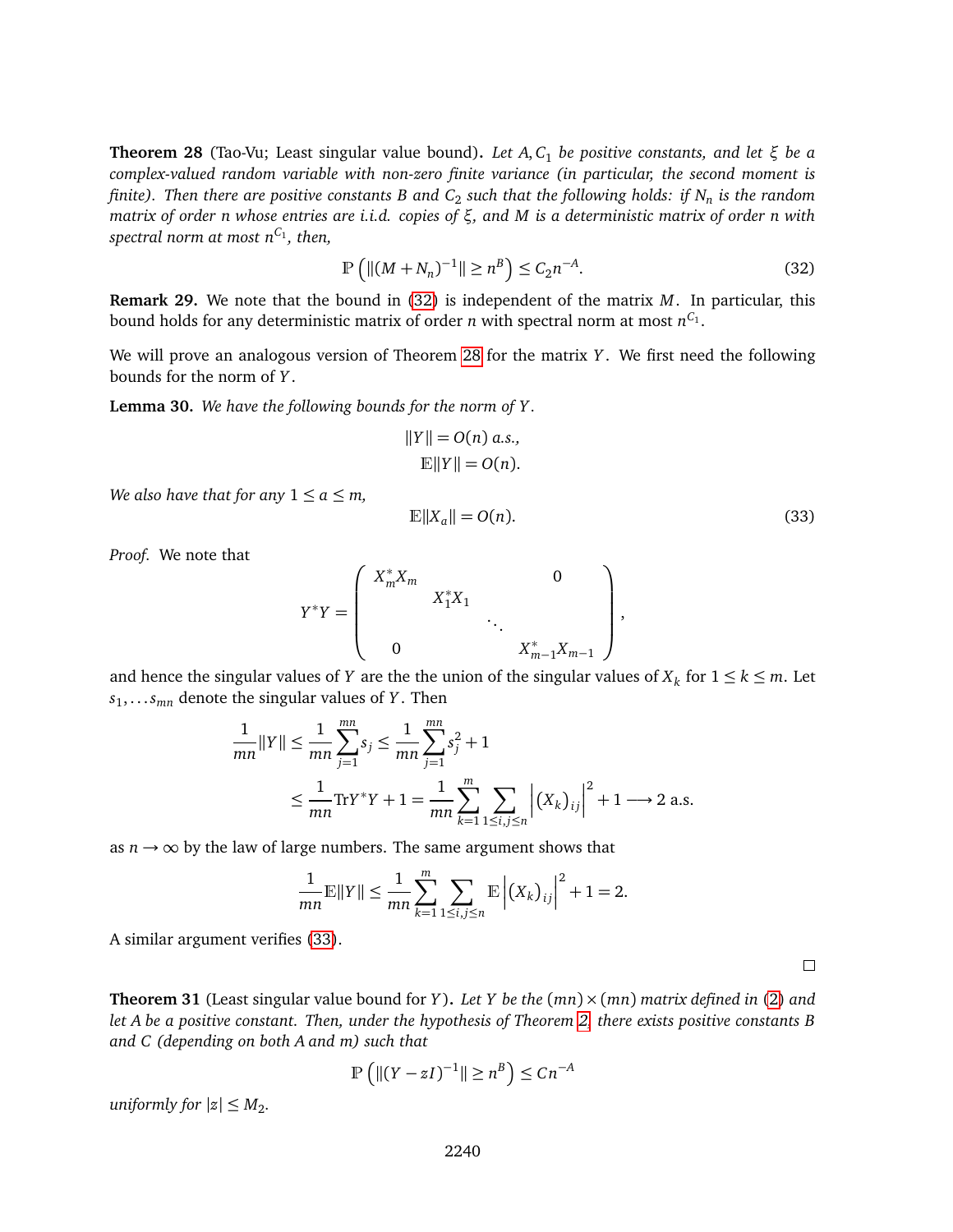*Proof.* We remind the reader that  $(Y - zI)^{-1}$  is an  $(mn) \times (mn)$  matrix and again refer to the  $m^2$ blocks  $(Y - zI)_{a,b}^{-1}$  $a_{a,b}^{-1}$  each of size *n* × *n*. A simple computation reveals, that (when invertible) (*Y* − *zI*) $_{a,b}^{-1}$ *a*,*b* has the form

$$
z^{k}X_{j_1}\cdots X_{j_l}\left(X_{i_1}\cdots X_{i_q}-z^r\right)^{-1}
$$

where  $\kappa$ , *l*,  $q$ ,  $r$  are nonnegative integers no bigger than  $m$ , the variables  $\kappa$ , *l*,  $q$ ,  $r$ ,  $j_1, \ldots$   $j_l$ ,  $i_1, \ldots, i_q$ depend only on  $a$  and  $b$ , and the indices  $i_1, \ldots, i_q$  are all distinct.

By the definition of the norm, we have that

$$
||(Y - zI)^{-1}|| \leq C_m \max_{1 \leq a,b \leq m}||(Y - zI)^{-1}_{a,b}|| \leq C_m \sum_{1 \leq a,b \leq m}||(Y - zI)^{-1}_{a,b}||
$$

where  $C_m$  is a constant that depends only on  $m$ . Thus, it is enough to show that given a positive constant *A*, there exists *B* and *C* such that

$$
\mathbb{P}\left(\|z^k X_{j_1} \cdots X_{j_l} \left(X_{i_1} \cdots X_{i_q} - z^r\right)^{-1}\| \ge n^B\right) \le Cn^{-A}
$$

uniformly for  $|z| \le M_2$ .

So we have,

$$
\mathbb{P}\left(\|z^k X_{j_1} \cdots X_{j_l} \left(X_{i_1} \cdots X_{i_q} - z^r\right)^{-1}\| \ge n^B\right) \le m \mathbb{P}\left(\|X_1\| \ge n^{B/(m+2)}\right) + \mathbb{P}\left(\|\left(X_{i_1} \cdots X_{i_q} - z^r\right)^{-1}\| \ge n^{B/(m+2)}\right)
$$

for  $|z| \leq M_2$  and *n* large. The first term can be estimated by Markov's inequality

$$
\mathbb{P}\left(\|X_1\| \ge n^{B/(m+2)}\right) \le \frac{\mathbb{E}\|X_1\|}{n^{B/(m+2)}} = O(n^{-B/(m+2)+1})
$$

since  $\mathbb{E}||X_1|| = O(n)$  by Lemma [30.](#page-21-3) Therefore, this term is order  $n^{-A}$  by taking  $B > (m+2)(A+1)$ . So, it is now enough to show that given a positive constant *A*, there exists *B* and *C* such that

$$
\mathbb{P}\left(\|\left(X_{i_1}\cdots X_{i_q}-z^r\right)^{-1}\|\geq n^B\right)\leq Cn^{-A}.
$$

We note that,

$$
\left(X_{i_1}\cdots X_{i_q}-z^r\right)^{-1}=X_{i_q}^{-1}\cdots X_{i_2}^{-1}\left(X_{i_1}-z^rX_{i_q}^{-1}\cdots X_{i_2}^{-1}\right)^{-1}.
$$

By Theorem [28](#page-21-1) there exists positive constants *B* and *C* such that

$$
\mathbb{P}\left(\|X_{i_q}^{-1} \cdots X_{i_2}^{-1}\| \ge n^B\right) \le m \mathbb{P}\left(\|X_1^{-1}\| \ge n^{B/m}\right) \le Cn^{-A}.\tag{34}
$$

Thus, we only need to show that given *A* there exists *B* and *C* such that

<span id="page-22-0"></span>
$$
\mathbb{P}\left(\left(X_{i_1} - z^r X_{i_q}^{-1} \cdots X_{i_2}^{-1}\right)^{-1} \ge n^B\right) \le C n^{-A}.
$$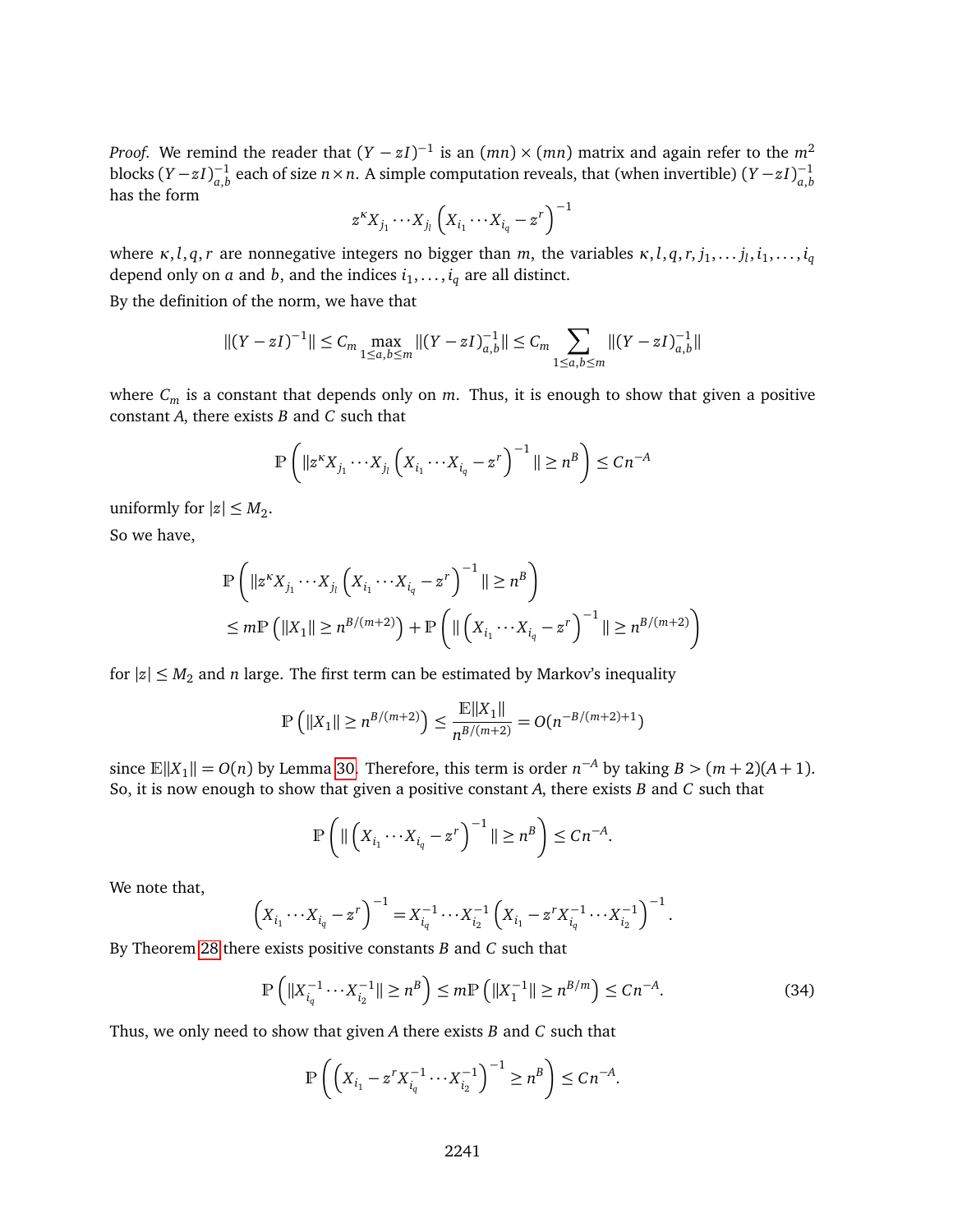We then have that

$$
\begin{split} &\mathbb{P}\left(\left(X_{i_{1}}-z^{r}X_{i_{q}}^{-1}\cdots X_{i_{2}}^{-1}\right)^{-1}\geq n^{B}\right) \\ &=\mathbb{P}\left(\left(X_{i_{1}}-z^{r}X_{i_{q}}^{-1}\cdots X_{i_{2}}^{-1}\right)^{-1}\geq n^{B}\,\middle|\,||X_{i_{q}}^{-1}\cdots X_{i_{2}}^{-1}||\leq n^{C_{1}}\right) \\ &\times\mathbb{P}\left(\left||X_{i_{q}}^{-1}\cdots X_{i_{2}}^{-1}||\leq n^{C_{1}}\right) \\ &+\mathbb{P}\left(\left(X_{i_{1}}-z^{r}X_{i_{q}}^{-1}\cdots X_{i_{2}}^{-1}\right)^{-1}\geq n^{B}\,\middle|\,||X_{i_{q}}^{-1}\cdots X_{i_{2}}^{-1}||\geq n^{C_{1}}\right) \\ &\times\mathbb{P}\left(\left||X_{i_{q}}^{-1}\cdots X_{i_{2}}^{-1}||\geq n^{C_{1}}\right)\right) \\ &\leq Cn^{-A} \end{split}
$$

where the first term is controlled by Theorem [28](#page-21-1) (in particular, see Remark [29\)](#page-21-4) and the second term is estimated as in [\(34\)](#page-22-0). This completes the proof of the Theorem.  $\Box$ 

# **4.6 Proof of Lemma [5](#page-2-2)**

*Proof of Lemma [5.](#page-2-2)* In order to finish the proof of Lemma [5](#page-2-2) we need to show [\(5\)](#page-6-3) holds. By integration by parts, we have

$$
\left| \int_{z \in T} (g_n(s, t) - g(s, t)) e^{isu + itv} dt ds \right|
$$
  
\n
$$
= \left| - \int_{z \in T} i u \tau(s, t) dt ds + \int_{|t| \le A^3} (\tau(A, t) - \tau(-A, t)) dt - \int_{|t| \le 1 + \epsilon} \left( \tau(\sqrt{(1 + \epsilon)^2 - t^2}, t) - \tau(-\sqrt{(1 + \epsilon)^2 - t^2}, t) \right) dt + \int_{|t| \le 1 - \epsilon} \left( \tau(\sqrt{(1 - \epsilon)^2 - t^2}, t) - \tau(-\sqrt{(1 - \epsilon)^2 - t^2}, t) \right) dt \right|,
$$

where

$$
\tau(s,t) = e^{ius+ivt} \int_0^\infty \ln x(v_n(\mathrm{d}x,z) - v(\mathrm{d}x,z)).
$$

Let  $\epsilon_n = e^{-n^{\eta\delta/16}}.$  By Theorem [31](#page-21-5) and the Borel-Cantelli lemma, with probability 1,

$$
\lim_{n \to \infty} \int_{z \in T} \left| \int_0^{\epsilon_n} \ln x v_n(dx, z) \right| dt ds = 0.
$$

 $\overline{a}$ 

By Lemma [22,](#page-18-2)

$$
\lim_{n \to \infty} \int_{z \in T} \left| \int_0^{\epsilon_n} \ln x v(\mathrm{d}x, z) \right| \mathrm{d}t \mathrm{d}s = 0.
$$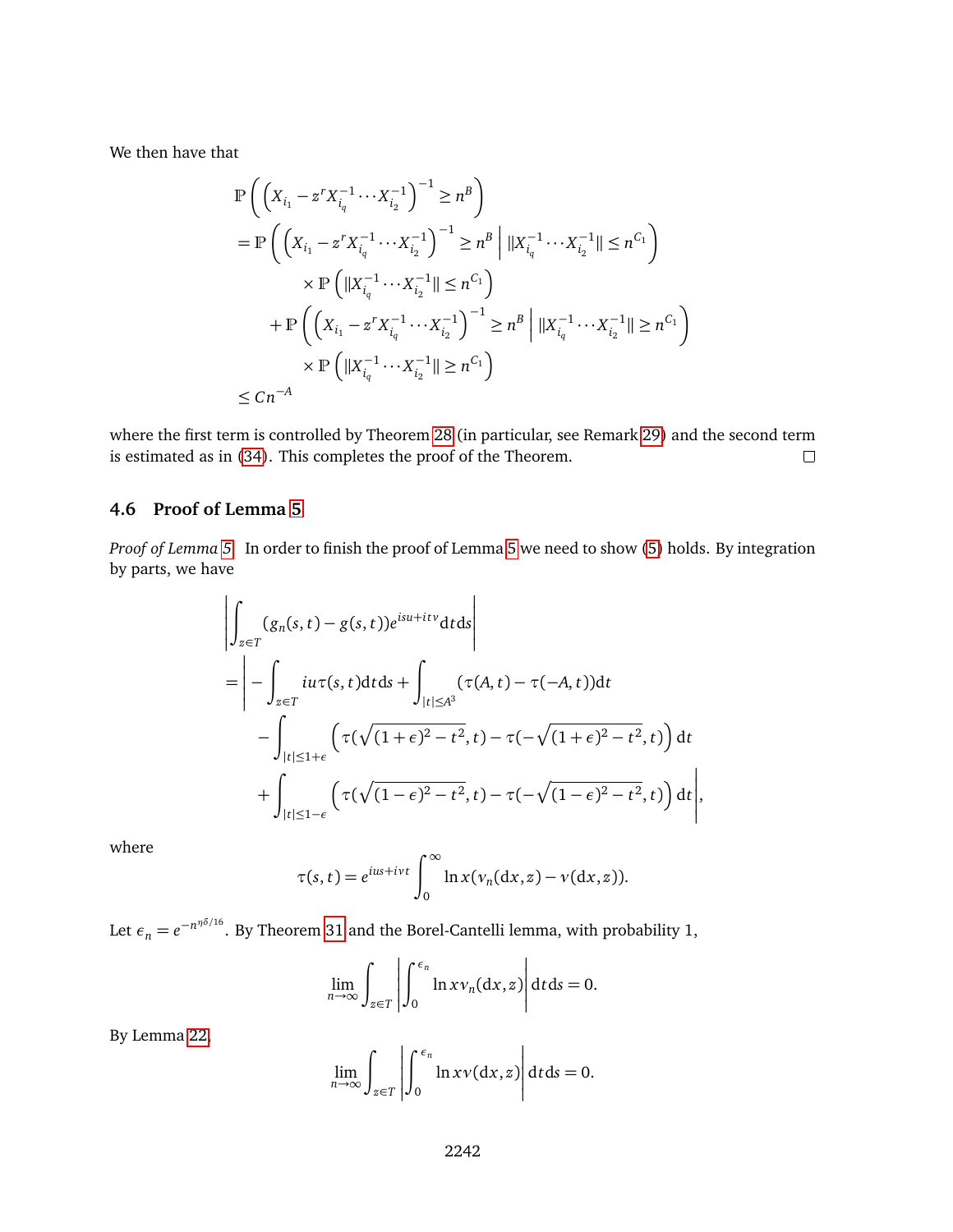By Lemma [30,](#page-21-3) there exists  $\kappa > 0$  such that the support of  $v_n(\cdot, z)$  lies in  $[0, \kappa n^2]$  for all  $z \in T$ . Thus, by Lemma [27](#page-19-2)

$$
\int_{z \in T} \left| \int_{\epsilon_n}^{\infty} \ln x (v_n(dx, z) - v(dx, z)) \right| dt ds
$$
\n
$$
= \int_{z \in T} \left| \int_{\epsilon_n}^{\kappa n^2} \ln x (v_n(dx, z) - v(dx, z)) \right| dt ds
$$
\n
$$
\leq C \left[ |\ln(\epsilon_n)| + \ln(\kappa n^2) \right] \max_{z \in T} ||v_n(\cdot, z) - v(\cdot, z)|| \longrightarrow 0 \quad \text{a.s.}
$$

Therefore, with probability 1,

$$
\lim_{n\to\infty}iu\int_{z\in T}\tau(s,t)\mathrm{d} s\mathrm{d} t=0.
$$

In a similar fashion, we can show that the boundary terms satisfy the following

$$
\lim_{n \to \infty} \int_{|t| \le A^3} \tau(\pm A, t) dt = 0 \quad \text{a.s.,}
$$

$$
\lim_{n \to \infty} \int_{|t| \le 1 + \epsilon} \tau(\pm \sqrt{(1 + \epsilon)^2 - t^2}, t) dt = 0 \quad \text{a.s.,}
$$

and

$$
\lim_{n \to \infty} \int_{|t| \le 1 - \epsilon} \tau(\pm \sqrt{(1 - \epsilon)^2 - t^2}, t) dt = 0 \quad \text{a.s.}
$$

 $\Box$ 

The proof of Lemma [5](#page-2-2) is complete.

**Remark 32.** After we finished our paper, we learned about a very recent preprint [[16](#page-25-14)] where F.Götze and A. Tikhomirov proved the convergence of the expected spectral distribution  $\mathbb{E}\mu_X$  to the limit defined by [\(1\)](#page-2-4) under the assumption that the matrix entries are mutually independent centered complex random variables with variance one. Our approach is different from the one used in [[16](#page-25-14)]. We are grateful to Z. Burda, T. Tao and A. Tikhomirov for useful comments regarding the results of the paper. In addition, we are grateful to unanimous referees for valuable and constructive criticism regarding the proofs of Theorem 15 and Lemma 19, and for bringing to our attention the reference [[13](#page-25-15)] where a similar result was obtained for  $m = 2$ .

# **References**

- <span id="page-24-1"></span>[1] N. Alexeev, F. Götze, A. Tikhomirov, On the singular spectrum of powers and products of random matrices, *Doklady Mathematics*, **82**, No. 1, 505-507, (2010).
- <span id="page-24-2"></span>[2] N. Alexeev, F. Götze, A. Tikhomirov, On the asymptotic distribution of singular values of power of random matrices, *Lithuanian Math. Journal*, **50**, No. 2, 121-132, (2010). [MR2653641](http://www.ams.org/mathscinet-getitem?mr=2653641)
- <span id="page-24-0"></span>[3] Z. D. Bai, Circular law, *Ann. Probab.* **25** (1997), 494–529. [MR1428519](http://www.ams.org/mathscinet-getitem?mr=1428519)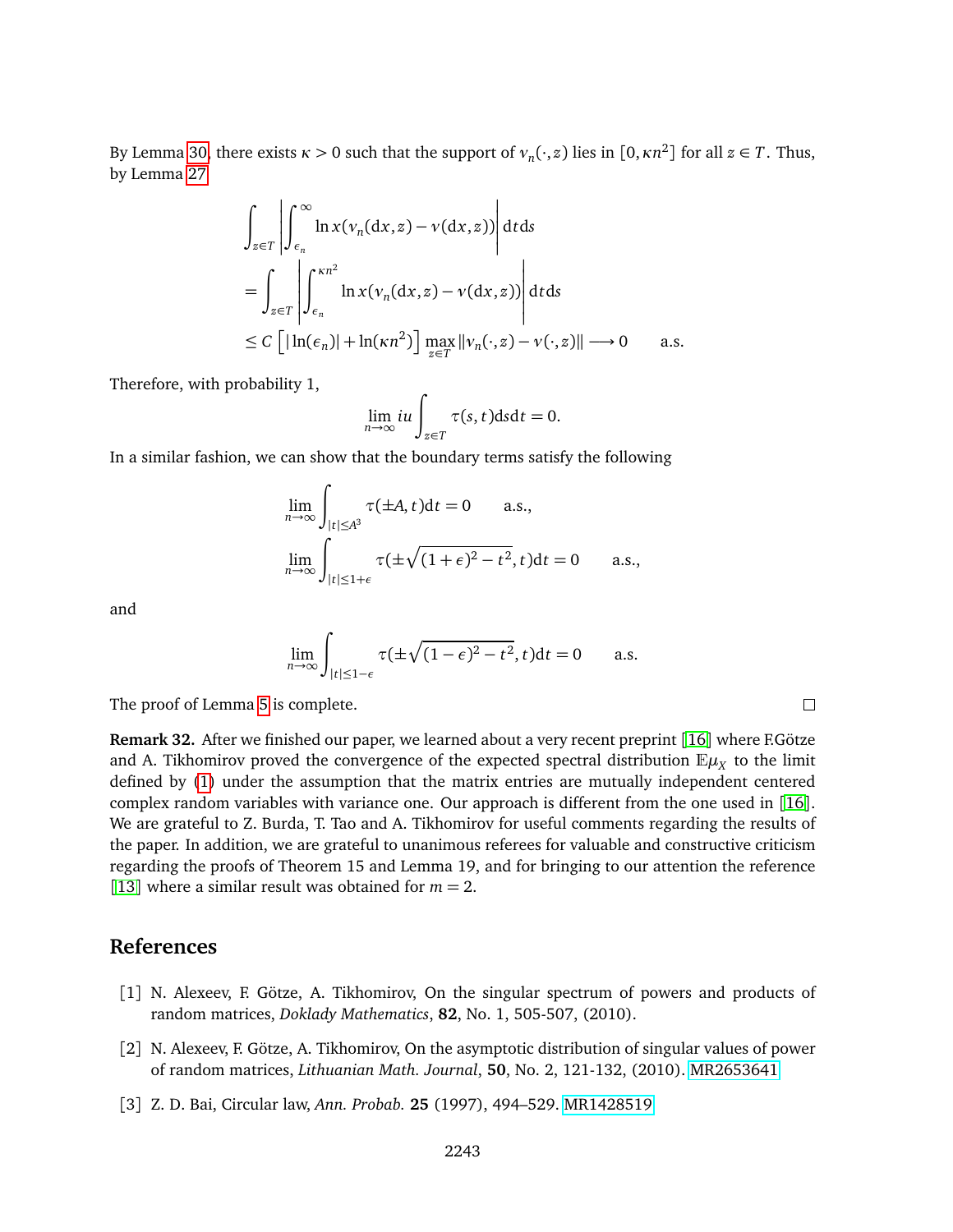- <span id="page-25-6"></span>[4] Z. D. Bai, Y.Q. Yin, Limiting behavior of the norm of products of random matrices and two problems of Geman-Hwang, *Prob. Th. Rel. Fields*, **73**, 555-569, (1986). [MR0863545](http://www.ams.org/mathscinet-getitem?mr=0863545)
- <span id="page-25-8"></span>[5] Z. D. Bai, B. Miao, B. Jin, On the limit theorem for the eigenvalues of product of two matrices, *J. Multivariate Anal.*, **98**, No. 1, 76-101, (2007). [MR2292918](http://www.ams.org/mathscinet-getitem?mr=2292918)
- <span id="page-25-0"></span>[6] Z. D. Bai, J. Silverstein, Spectral analysis of large dimensional random matrices, Springer Series in Statistics, Springer, New York, 2010. [MR2567175](http://www.ams.org/mathscinet-getitem?mr=2567175)
- <span id="page-25-9"></span>[7] T. Banica, S. Belinschi, M. Capitaine, B. Collins, Free Bessel laws, available at arXiv:0710.5931. [MR2779129](http://www.ams.org/mathscinet-getitem?mr=2779129)
- <span id="page-25-5"></span>[8] Z. Burda, R. A. Janik,and B. Waclaw, Spectrum of the product of independent random Gaussian matrices, *Phys. Rev. E* **81**, 041132 (2010). [MR2736204](http://www.ams.org/mathscinet-getitem?mr=2736204)
- <span id="page-25-7"></span>[9] Z. Burda et.al., Eigenvalues and singular values of products of rectangular Gaussian random matrices, *Phys. Rev. E* **82**, 061114 (2010). [MR2787469](http://www.ams.org/mathscinet-getitem?mr=2787469)
- <span id="page-25-1"></span>[10] J. Ginibre, Statistical Ensembles of Complex, Quaternion, and Real Matrices, *Journal of Mathematical Physics* **6** (1965), 440–449. [MR0173726](http://www.ams.org/mathscinet-getitem?mr=0173726)
- <span id="page-25-2"></span>[11] V. L. Girko, Circular law, *Theory Probab. Appl.* (1984), 694–706.
- [12] V. L. Girko, The strong circular law. Twenty years later. II. *Random Oper. Stochastic Equations* **12** (2004), no. 3, 255–312. [MR2085255](http://www.ams.org/mathscinet-getitem?mr=2085255)
- <span id="page-25-15"></span>[13] V. L. Girko, A.I. Vladimirova, Spectral analysis of stochastic recurrence systems of growing dimension under G-condition. Canonical equation *K*91. *Random Oper. Stochastic Equations* **17** (2009), no. 3, 243–274. [MR2574103](http://www.ams.org/mathscinet-getitem?mr=2574103)
- <span id="page-25-4"></span>[14] F. Götze, A. Tikhomirov, The circular law for random matrices, *Annals of Probab.* **38**, No. 4, 1444-1491, (2010). [MR2663633](http://www.ams.org/mathscinet-getitem?mr=2663633)
- <span id="page-25-3"></span>[15] F. Götze, A. Tikhomirov, On the circular law, available at arXiv:0702386.
- <span id="page-25-14"></span>[16] F. Götze, A. Tikhomirov, On the asymptotic of spectrum of products of independent random matrices, available at arXiv:1012.2710v1 math.PR.
- <span id="page-25-11"></span>[17] R. Horn, Ch. Johnson, Topics in Matrix analysis, Cambridge University Press, 1991. [MR1091716](http://www.ams.org/mathscinet-getitem?mr=1091716)
- <span id="page-25-12"></span>[18] A.M.Khorunzhy, B.A. Khoruzhenko, and L.A. Pastur, Asymptotic properties of large random matrices with independent entries, *J. Math. Phys.* **37**, (1996), 5033–5059. [MR1411619](http://www.ams.org/mathscinet-getitem?mr=1411619)
- [19] R. Latala, Some estimates of norms of random matrices, *Proc. Amer. Math. Soc.* 133 (2005), no. **5**, 1273?1282. [MR2111932](http://www.ams.org/mathscinet-getitem?mr=2111932)
- <span id="page-25-10"></span>[20] V. Marchenko, L. Pastur, *Distribution of eigenvalues of some sets of random matrices*, Math USSR-Sb. **1**, (1967), 457–486.
- <span id="page-25-13"></span>[21] C. McDiarmid, On the Method of Bounded Differences, *Surveys in Combinatorics* **141**: 148- 188, 1989. [MR1036755](http://www.ams.org/mathscinet-getitem?mr=1036755)